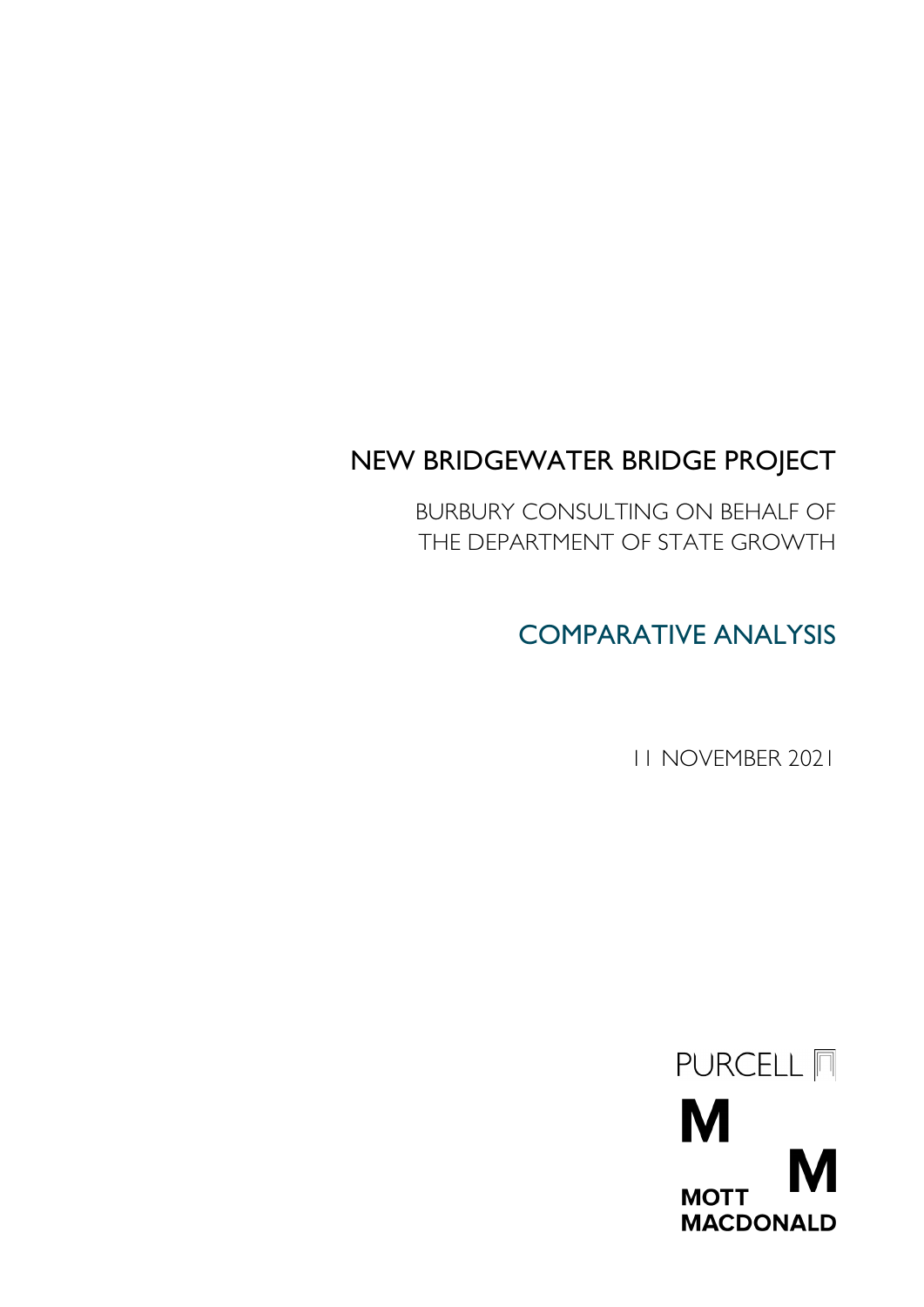## PURCELL **同**

| Author                                              | Date       | <b>Revision</b>          | By   | Checked    |
|-----------------------------------------------------|------------|--------------------------|------|------------|
| <b>PURCELL</b>                                      |            | 04/11/2021 Working Draft | IM.  | LBS. AB    |
| GPO Box 37 Hobart, TAS 7001 Australia               | 10/11/2021 | Draft for Client comment | LM - | LBS. AB    |
| lucy.burke-smith@purcellau.com<br>+61 (0)415 423497 | 11/11/2021 | Final Draft              | IM.  | <b>LBS</b> |

## [www.purcellap.com](http://www.purcellap.com/)

All rights in this work are reserved. No part of this work may be reproduced, stored, or transmitted in any form or by any means (including without limitation by photocopying or placing on a website) without the prior permission in writing of Purcell except in accordance with the provisions of the Copyright (Moral Rights) Act 2000. Applications for permission to reproduce any part of this work should be addressed to Purcell [at info@purcellau.com.](mailto:info@purcellau.com)

Undertaking any unauthorised act in relation to this work may result in a civil claim for damages and/or criminal prosecution. Any materials used in this work which are subject to third party copyright have been reproduced under licence from the copyright owner except in the case of works of unknown authorship as defined by the Copyright (Moral Rights) Act 2000. Any person wishing to assert rights in relation to works which have been reproduced as works of unknown authorship should contact Purcell [at info@purcellau.com.](mailto:info@purcellau.com)

Purcell asserts its moral rights to be identified as the author of this work under the Copyright (Moral Rights) Act 2000.

Purcell® is the trading name of Purcell Asia Pacific.

ABN: 23 609 207 301

Nominated Architect (Tas):

Lucy Burke-Smith ARN Tas 898 CC6606

© Purcell 2021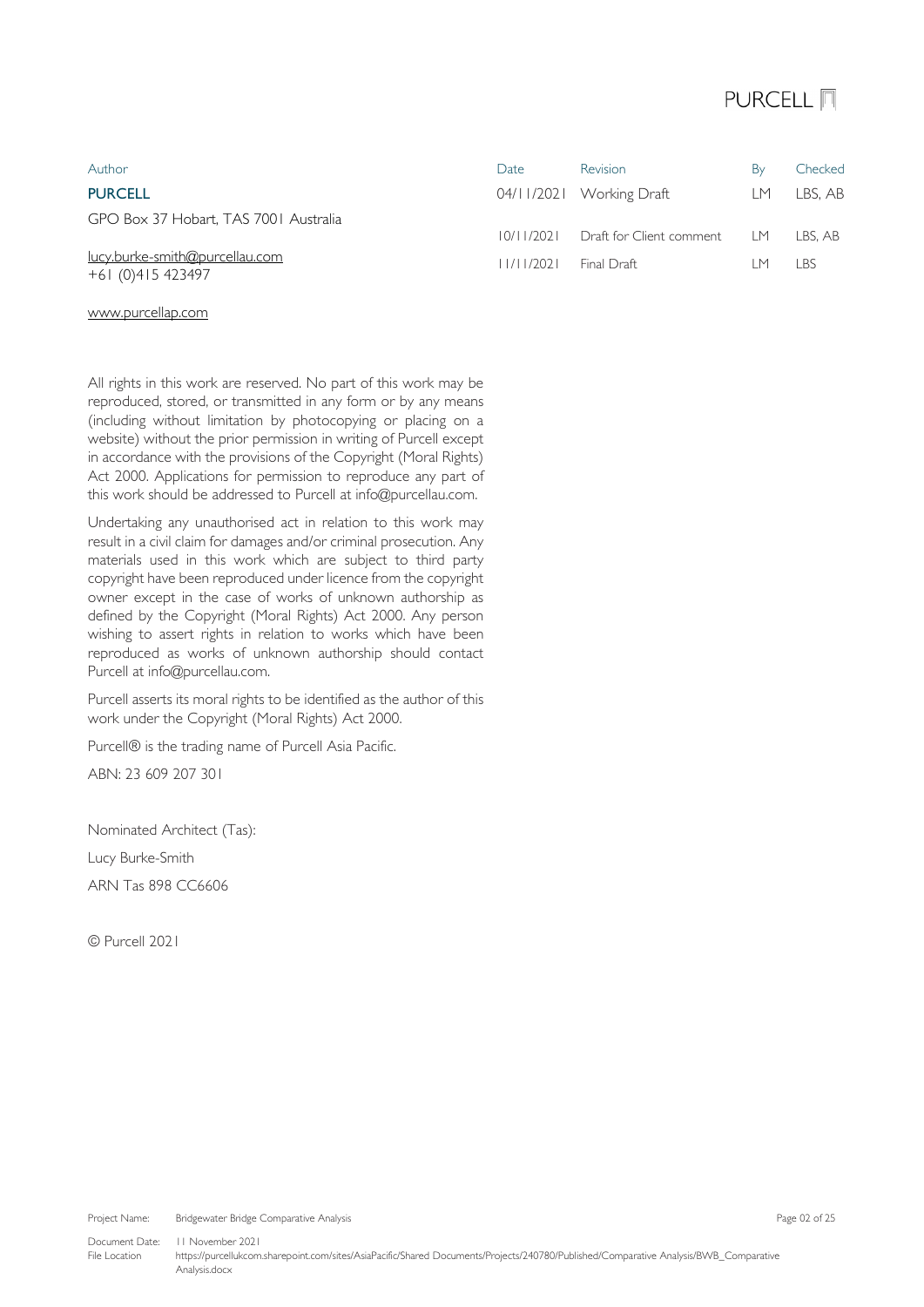## CONTENTS

| <b>INTRODUCTION</b>              | $\overline{4}$ |
|----------------------------------|----------------|
| Background                       | $\overline{4}$ |
| Limitations                      | 6              |
| Methods                          | 6              |
| Definitions                      | 6              |
| <b>COMPARATIVE ANALYSIS</b>      | 9              |
| THE CAUSEWAY                     | 9              |
| THE BRIDGE                       | 0              |
| <b>Welded Bridges</b>            | $ 0\rangle$    |
| Bridges of Tasmania              | $\vert \vert$  |
| Welded Bridges in Tasmania       | 3              |
| Welded Bridges in Australia      | 4              |
| Vertical Lift Bridge Development | 4              |
| Lift Span Bridges in Tasmania    | 16             |
| Lift Span Bridges in Australia   | 7              |
| Fatigue                          | 9              |
| SUMMARY AND CONCLUSION           | 21             |
| The Causeway                     | 21             |
| The Bridge                       | 21             |
| <b>BIBLIOGRAPHY</b>              | 23             |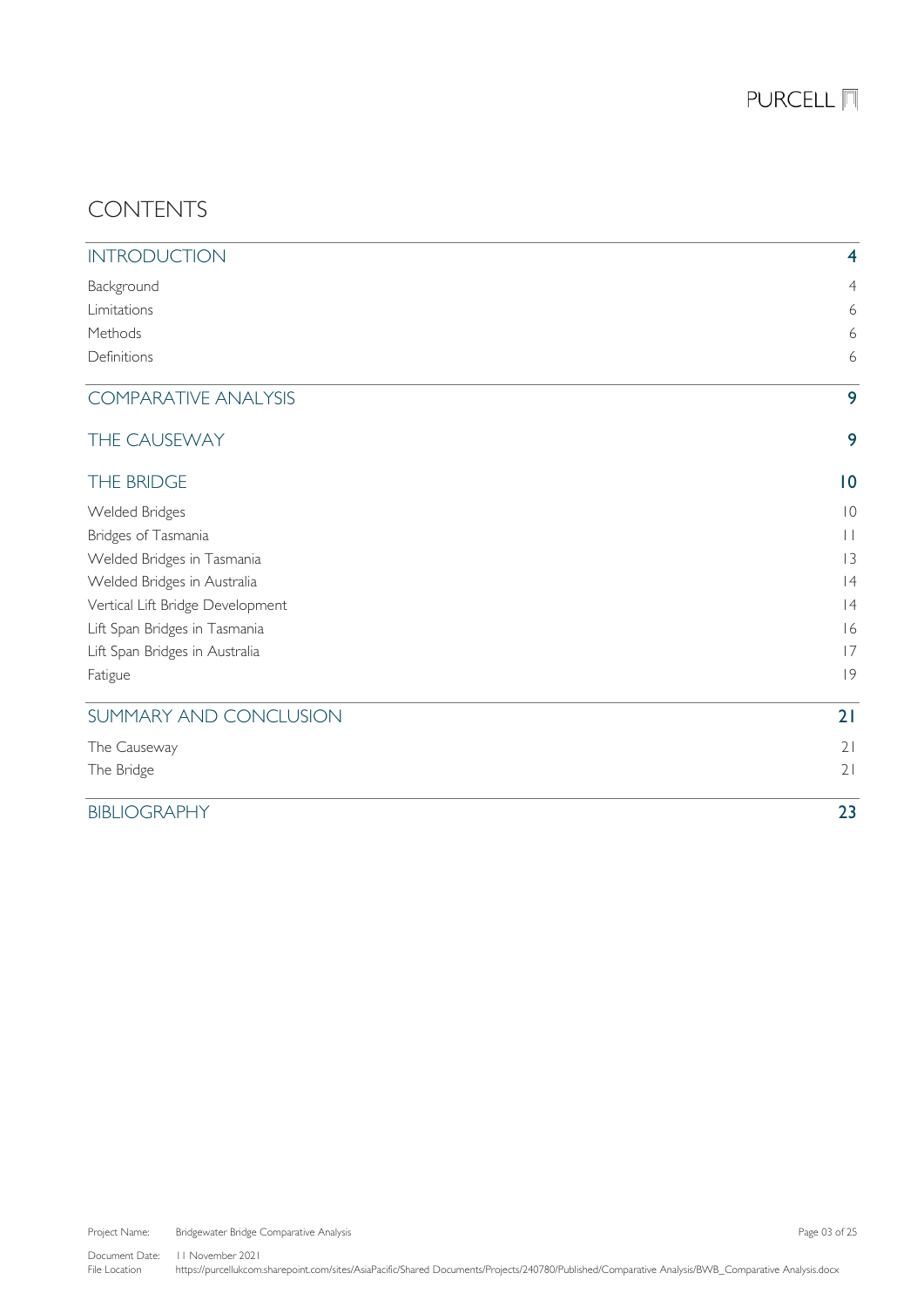## <span id="page-3-0"></span>INTRODUCTION

The Bridgewater Crossing is part of the National Land transport network and provides a link between the Midlands Highway and the Brooker Highway. The Department of State Growth is proposing to renew the bridge crossing of the River Derwent between Granton and Bridgewater. This project proposes the demolition of the bridge.

Purcell prepared this comparative analysis of the Bridgewater Bridge and convict-built causeway with input from Mott MacDonald and Austral Tasmania. The report was prepared in part to address the response to the MPIS Amendment Request from the Tasmanian Heritage Council as follows:

3. The amended MPIS must include a more definitive comparative analysis of the heritage significance of the Bridgewater Bridge, building on the work already completed by Purcell and Austral Tasmania, and including research and input from an appropriate engineering body with knowledge of historic bridge construction. The analysis must include reference to the relative rarity and significance of the Bridgewater Bridge as a landmark structure that provides tangible evidence of the historic crossing point and the evolution of the place.

## <span id="page-3-1"></span>Background

Bridgewater Bridge is a road and rail bridge that spans the Derwent River connecting the towns of Bridgewater and Granton, north of Hobart. Bridgewater Bridge is included in the Tasmanian Heritage Register (THR) as a place of State significance. [1](#page-3-2) The THR listing For Bridgewater Bridge (THR ID 618) includes three components: the convict-built causeway (1830-1836), the 1874 and 1893 Bridgewater Bridge ruins, and the 1942-1946 Road Rail Bridge (the current Bridgewater Bridge).

The Bridgewater Causeway is a long linear earthen and stone embankment which extends in a northerly direction from the southern shore of the Derwent at Granton for a distance of some 730 m. It carries a two lane sealed road with raised earthen embankments on either side. The redundant rail line is located on its western side following its relocation in 1908. The outline of the causeway is somewhat irregular, particularly on its eastern side. It varies in width from approximately 20-30m. The height of the causeway rises at its northern end to connect with the Bridgewater Bridge.<sup>[2](#page-3-3)</sup>

The western side of the causeway includes evidence of its past modifications and widening. At its northern end, a low sand and mudstone retaining wall has been erected using roughly squared blocks, with several courses visible above the waterline. These works were carried out in 1863 to rectify the settlement of the causeway. Connecting at the south, the stone retaining wall has been topped with a concrete retaining wall which extends some 314 m and built a top the stone courses. It would appear to be early-mid twentieth century in origin.<sup>[3](#page-3-4)</sup>

The current Bridgewater Bridge is considered the fourth bridge constructed at this site. Lindsay Whitham (Engineer and railway historian) summarised the history of the four bridges as follows:<sup>[4](#page-3-5)</sup>

- Bridge No. 1 Road bridge, in service 1849 to 1893
- Bridge No. 2 Rail bridge, 1874 to 1908
	- Road bridge, 1908 to 1942
- Bridge No. 3 Road bridge 1893 to January 1908
	- Joint road and rail bridge, January November 1908
		- Rail bridge November 1908 to 1946
- Bridge No. 4 Combined road and rail bridge;
	- Road 1942 onwards
		- Rail 1946 onwards

<sup>1</sup> Heritage Tasmania, Tasmanian Heritage Register (THR) entry, THR ID Number 618, 'Bridgewater Bridge, Midland Highway, Granton 7030'

<sup>2</sup> Austral Tasmania, 'Draft Bridgewater Causeway and Bridge: Historic Heritage Assessment and Archaeological Zoning Plan', 27 August 2020, p 44.

<span id="page-3-5"></span><span id="page-3-4"></span><span id="page-3-3"></span><span id="page-3-2"></span><sup>3</sup> Austral Tasmania, 'Draft Bridgewater Causeway and Bridge: Historic Heritage Assessment and Archaeological Zoning Plan', 27 August 2020, p 44.

<sup>4</sup> L Whitham, '*[The Bridges, Roads and Rails of Bridgewater](https://search.informit.org/doi/abs/10.3316/ielapa.900101326)*', Papers and Proceedings: Tasmanian Historical Research Association, 36, No. 2, June 1989: 82.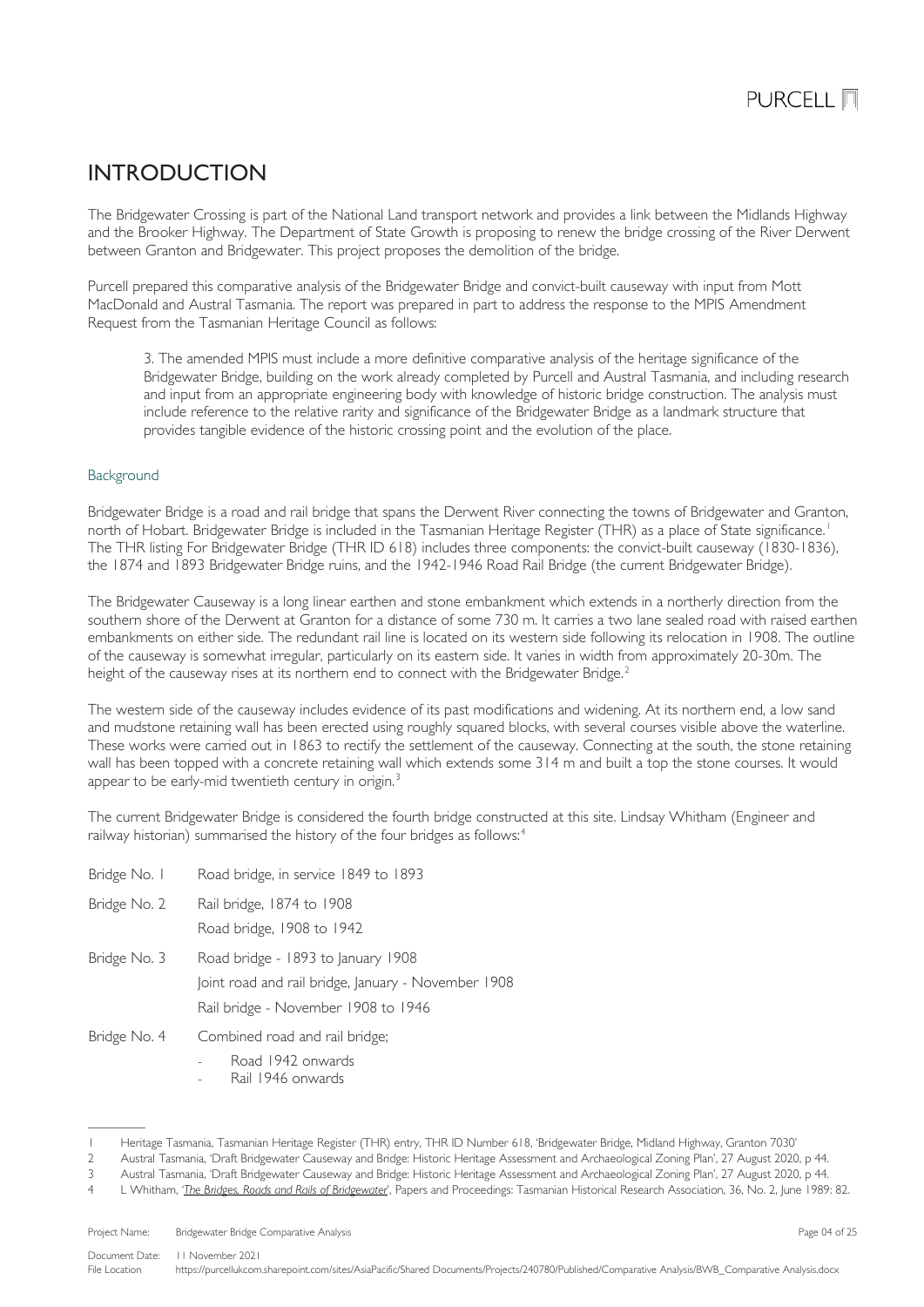

Allan Knight (Chief Engineer of the Tasmanian Public Works Department) designed the bridge with assistance from David Isaacs (a Victorian consultant engineer). Construction started in 1937, and after a delay due to the war and construction of the floating Hobart Bridge, opened to road traffic in 1942, and rail in 1946.<sup>[5](#page-4-0)</sup> This bridge is based on the American vertical lift span bridges designed by Dr AJ Waddell.<sup>[6](#page-4-1)</sup>

The bridge consists of eleven simple welded steel plate girder spans supported on composite timber and concrete piles, three all-welded steel Pratt through trusses (one of which is the lifting span) supported by piers on concrete caissons, and the abutments, which are supported on timber piles. The simple span decks are concrete and the lifting span deck is timber.<sup>[7](#page-4-2)</sup>

The lifting span towers are supported by the approach span trusses either side. The towers support two concrete counterweights, with each counterweight supported by six 44mm diameter wire ropes on each end. The ropes pass over two grooved large diameter sheaves on top of each tower. The lifting span is raised by twin-wound rotor electric motors, backed up by a diesel engine.<sup>[8](#page-4-3)</sup>

It is approximately 1109 ft (338 metres) in length, with a180 ft (42.9) metre opening span that lifts to provide 98 ft 6 in (approx. 30 metres) of vertical clearance under the lifting span. The bridge carries a dual laneway road with a single rail line on the upstream side and a pedestrian path on the downstream side.<sup>[9](#page-4-4)</sup>

Bridgewater Bridge has been assessed for heritage significance on several occasions, including by O'Conner in 1977, Austral Archaeology (1997 and 2020), Purcell (with Austral Archaeology 2020) and GHD (2009), and for nomination for the bridge's inclusion in the Tasmanian Heritage Register.

In the Tasmanian Heritage Register's listing, the assessment of significance for Bridgewater Bridge includes the following statements for the 1942-1946 Road Rail bridge:

*… The bridge is the oldest surviving lift span bridge in Australia and is Tasmania's only lift span bridge* (criterion b).

*… The bridge is of historic cultural heritage significance because of its association with prominent Tasmanian engineer, Sir Allan Knight* (criterion g)*. [10](#page-4-5)*

GHD's assessment of the significance of Bridgewater Bridge found, (in addition to the aspects in the THR's assessment), that:

*'The weld details were the first time in Australia, and possibly more broadly, that specific design measures were researched and implemented to reduce the risk of metal fatigue in the joints' [11](#page-4-6)* (criterion a)*.*

*'It has some rarity values as a relatively early example of an all welded bridge'* (criterion b).

GHD also analysed previous assessments of significance for the Bridge done by O'Conner (1977), Austral Archaeology (1997) and Bill Jordan.<sup>[12](#page-4-7)</sup> The assessments undertaken by Austral and Bill Jordan were considered a more reliable determination of significance that O'Conner's, because they were consistent with current heritage practices.<sup>[13](#page-4-8)</sup> In addition to the aspects of significance included in the THR listing, GHD reported Austral's findings that the bridges' significance in relation to its structure and construction were that:

*… it is the largest surviving lift span structure in Australia*

*'Although designed ten years after the world's first all welded steel bridge, the Bridgewater Bridge demonstrates an unusual approach to the treatment of the weld details that was, in comparison even with later bridges, ahead of its time in its attempts to* 

Project Name: Bridgewater Bridge Comparative Analysis **Page 05 of 25** of 25 of 25

<span id="page-4-0"></span><sup>5</sup> GHD, '*[Tasmania's Truss Bridges Comparative Heritage Assessment](https://www.burnie.net/files/assets/public/hptrim/land-use-and-planning-programs-heritage-listings/burnie-heritage-study-doc-3-of-12-volume-2-assessment-and-management-report-cd-les-pln-012.pdf)*', report to Department of Infrastructure, Energy and Resources, GHD, October 2009, p 198.

<span id="page-4-1"></span><sup>6</sup> Dr JAL Waddell is widely considered to be the 'father of the modern vertical lift bridge' as they all follow his basic design principles. Nyman, 'Dr J. A. L. Waddell's Contributions', p 9.

<span id="page-4-2"></span><sup>7</sup> GHD, '*[Tasmania's Truss Bridges Comparative Heritage Assessment](https://www.burnie.net/files/assets/public/hptrim/land-use-and-planning-programs-heritage-listings/burnie-heritage-study-doc-3-of-12-volume-2-assessment-and-management-report-cd-les-pln-012.pdf)*', p 197; Whitham, '*[The Bridges, Roads and Rails of Bridgewater](https://search.informit.org/doi/abs/10.3316/ielapa.900101326)*', p73

<span id="page-4-3"></span><sup>8</sup> GHD, '*[Tasmania's Truss Bridges Comparative Heritage Assessment](https://www.burnie.net/files/assets/public/hptrim/land-use-and-planning-programs-heritage-listings/burnie-heritage-study-doc-3-of-12-volume-2-assessment-and-management-report-cd-les-pln-012.pdf)*', p 202.

<span id="page-4-4"></span><sup>9</sup> GHD, '*[Tasmania's Truss Bridges Comparative Heritage Assessment](https://www.burnie.net/files/assets/public/hptrim/land-use-and-planning-programs-heritage-listings/burnie-heritage-study-doc-3-of-12-volume-2-assessment-and-management-report-cd-les-pln-012.pdf)*', p 202.

<span id="page-4-5"></span><sup>10</sup> Heritage Tasmania, Tasmanian Heritage Register (THR) entry, THR ID Number 618, 'Bridgewater Bridge, Midland Highway, Granton 7030'

<span id="page-4-6"></span><sup>11</sup> GHD, ['Tasmania's Truss Bridges Comparative Heritage Assessment',](https://www.burnie.net/files/assets/public/hptrim/land-use-and-planning-programs-heritage-listings/burnie-heritage-study-doc-3-of-12-volume-2-assessment-and-management-report-cd-les-pln-012.pdf) p 198.<br>12 GHD does not provide a reference for Bill Iordan's assessment of significanc

<span id="page-4-7"></span>GHD does not provide a reference for Bill Jordan's assessment of significance.

<span id="page-4-8"></span><sup>13</sup> GHD, '*[Tasmania's Truss Bridges Comparative Heritage Assessment](https://www.burnie.net/files/assets/public/hptrim/land-use-and-planning-programs-heritage-listings/burnie-heritage-study-doc-3-of-12-volume-2-assessment-and-management-report-cd-les-pln-012.pdf)*', pp 202-203.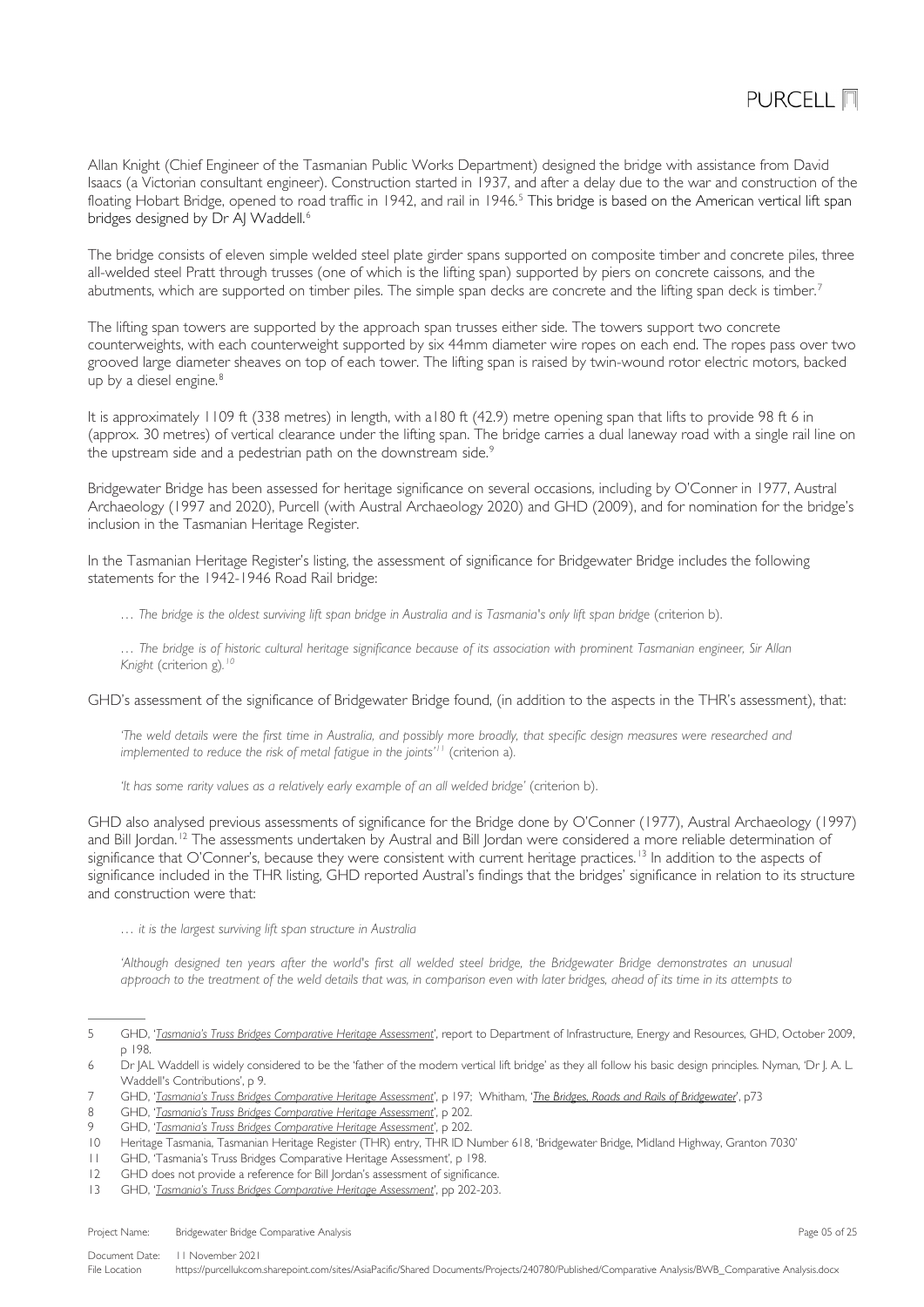

*find a solution to combat problems such as fatigue and brittle fracture'; [14](#page-5-3)*

In addition GHD reported that Bill Jordan's assessment also noted (in agreement with their own assessment) that:

*'The bridge was the first in Australia and possibly the world with specific design measures researched and implemented to reduce the risk of metal fatigue in joints'. [15](#page-5-4)*

Ian Cooper prepared a nomination for heritage recognition by Engineers Australia for Bridgewater Bridge in which the significance of the bridge was assessed. The assessment of significance included that:

*The current Bridgewater Bridge is the largest surviving lift span bridge in Australia and the only one of its kind in Tasmania. This bridge may well be the oldest all-welded railway truss bridge and oldest all-welded railway lift span existing in the world.[16](#page-5-5)*

Purcell's research can confirm that it is the largest surviving lift span structure in Australia, [17](#page-5-6) and the second largest built in Australia, (the largest being the floating bridge across the Derwent at Hobart which had an opening span of 55m compared to Bridgewater Bridge's 42.9m). <sup>Is</sup> Purcell can also confirm it is not the oldest surviving lift span in Australia. The Ryde Bridge (Uhr's Point) across the Parramatta River in NSW was completed in 1935, seven years before the Bridgewater Bridge road lanes were completed, and eleven years before the rail lanes and lifting mechanism were completed.

### <span id="page-5-0"></span>Limitations

Desk-based research, and client-provided information to date, form the basis of this report, no new archival research was undertaken. The research was limited to English language sources only.

## <span id="page-5-1"></span>Methods

The authors conducted a non-exhaustive review of readily available, English language: bridge studies, statutory and nonstatutory heritage listings, and journal articles relating to welding, fatigue, and bridges.

### <span id="page-5-2"></span>Definitions

### Bridge Types

In the 'Historical Overview of Bridge Types in NSW', Deck, Half-Through, and Through, Bridge types are defined. These bridge types are generally fixed, although they can also be used in moveable bridges. The bridge type of relevance to this report is the 'through' type which is defined as being:

*usually taller trusses having bracing between the tops of bridging elements such that the traffic drives through the bridge like a spatial tunnel.[19](#page-5-8)*

Through bridges as defined above are truss bridges. Bridgewater Bridge is a Pratt truss through bridge. Many early welded bridges were plate-girder bridges, and are generally Deck, or Half-Through bridges, [20](#page-5-9) which are defined as follows:

Deck bridges *have the whole of their superstructures below the level of the deck, that is, the deck sits on top of the bridge.*

Half-through bridges have a cross-section that is U-shaped. The deck spans between the bottom levels of the supporting

<span id="page-5-3"></span><sup>14</sup> GHD, '*[Tasmania's Truss Bridges Comparative Heritage Assessment](https://www.burnie.net/files/assets/public/hptrim/land-use-and-planning-programs-heritage-listings/burnie-heritage-study-doc-3-of-12-volume-2-assessment-and-management-report-cd-les-pln-012.pdf)*', pp 204-205.

<span id="page-5-4"></span><sup>15</sup> GHD, '*[Tasmania's Truss Bridges Comparative Heritage Assessment](https://www.burnie.net/files/assets/public/hptrim/land-use-and-planning-programs-heritage-listings/burnie-heritage-study-doc-3-of-12-volume-2-assessment-and-management-report-cd-les-pln-012.pdf)*', pp 202-203.

<span id="page-5-5"></span><sup>16</sup> ID Cooper. '*[Bridgewater Bridge Tasmania. Nomination for Engineers Australia Engineering Heritage Recognition](https://portal.engineersaustralia.org.au/heritage/bridgewater-bridge-hobart-tasmania)*'. April 2018, pp 6-9.

<span id="page-5-6"></span><sup>17</sup> Purcell, unpublished review of surviving lift span structures in Australia, 2020

<span id="page-5-7"></span><sup>18</sup> GHD, '*[Tasmania's Truss Bridges Comparative Heritage Assessment](https://www.burnie.net/files/assets/public/hptrim/land-use-and-planning-programs-heritage-listings/burnie-heritage-study-doc-3-of-12-volume-2-assessment-and-management-report-cd-les-pln-012.pdf)*', p 234.

<span id="page-5-8"></span><sup>19</sup> Cardno, and McMillan, Britton and Kell Pty Ltd (MBK), '*[Study of the heritage significance of pre-1930 RTA controlled metal road bridges in NSW](https://roads-waterways.transport.nsw.gov.au/documents/about/environment/bridge-types-historical-overviews-2006-pre1930metal.pdf)*', report prepared for RTA, February 2001, p 63.

<span id="page-5-9"></span><sup>20</sup> G Alencar, A de Jesus, JGS da Silva, and R Calçada, '*[Fatigue cracking of welded railway bridges: a review](https://doi.org/10.1016/j.engfailanal.2019.05.037)*', *Engineering Failure Analysis*, October 2019, 104:157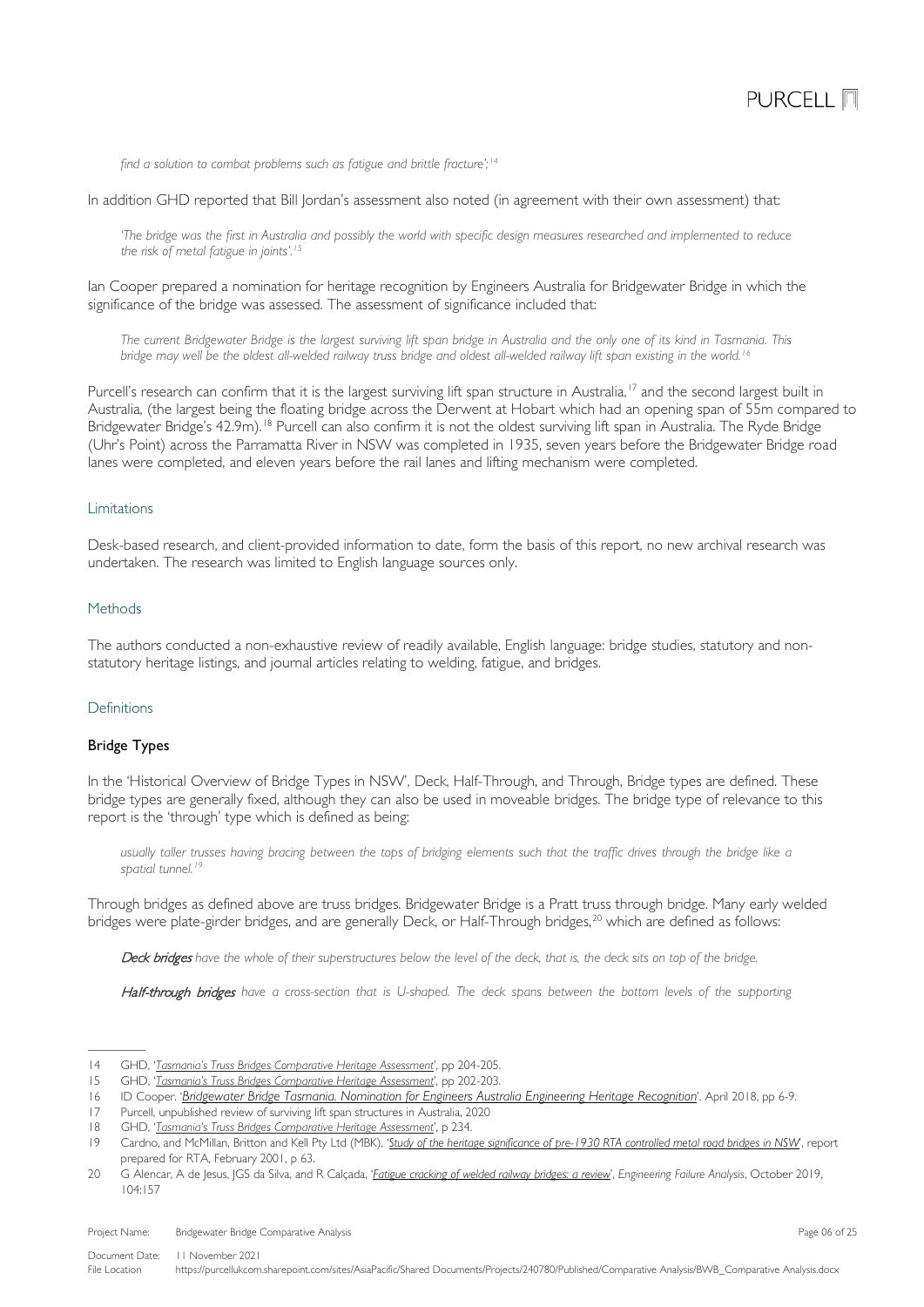*superstructure and traffic passes between or through a shallow depth bridge.*

*Note that the top of the superstructure is open so that nothing joins the tops of the side bridging elements (it would be a barrier to traffic), hence the term half-through bridge.[21](#page-6-0)*





*Figure 1 A c1933 plate-girder deck bridge, Helsinki, Finland (Source: Alencar, et al, 'Fatigue cracking of welded railway bridges', p 157).*

*Figure 2 A 1930-1945 half through plate-girder deck bridge in Münster, Germany (Source: Alencar, et al, 'Fatigue cracking of welded railway bridges', p 157).*

## Pratt Truss

There are many different types of trusses, all based on the same principle, that a triangle cannot be distorted by stress. Trusses are used for bridges as the amount of material used in constructing the bridge is relatively small compared to the weight they can carry. Squire Whipple (see Vertical Lift Bridge Development, below), the first engineer to correctly analyse the stresses in a truss, published his theories in 1869.[22](#page-6-1)

The Pratt Truss was patented in 1844 by Caleb and Thomas Pratt. The structural principle of this truss includes vertical members in compression and diagonal members in tension. The original trusses were a 'combination' structure with timber vertical members and iron rod diagonals.<sup>[23](#page-6-2)</sup> In the late 19<sup>th</sup> Century Pratt Trusses were made from riveted, rolled steel shapes, creating a rigid and durable truss. Many leading engineers, including Dr J.A.L. Waddell (see Vertical Lift Bridge Development, below), used Pratt trusses in their lifting (and non-lifting) bridge designs.<sup>[24](#page-6-3)</sup>



*Figure 3 Diagram of a Pratt truss (Source: F Griggs Jr, Articles, Historic Structures, ['The Pratt Truss',](https://www.structuremag.org/?p=8600) Structure Magazine, [online], June 2016:46)*

<span id="page-6-0"></span><sup>21</sup> Cardno and MBK, '*[Study of the heritage significance of pre-1930 RTA controlled metal road bridges in NSW](https://roads-waterways.transport.nsw.gov.au/documents/about/environment/bridge-types-historical-overviews-2006-pre1930metal.pdf)*', p 63.

<span id="page-6-1"></span><sup>22</sup> Britannica, The Editors of Encyclopaedia, "'*[truss bridge engineering](https://www.britannica.com/technology/truss-bridge)*'". Encyclopedia Britannica, 16 September 2019, accessed 3 November 2021.

<span id="page-6-2"></span><sup>23</sup> P Brinckerhoff and Engineering and Industrial Heritage, 'A Context for Common Historic Bridge Types NCHRP Project 25-25, Task 15', prepared for the National Cooperative Highway Research Program, Transportation Research Council, National Research Council, October 2005, Chapter 2, p 7.

<span id="page-6-3"></span><sup>24</sup> F Griggs Jr, Articles, Historic Structures, '*[The Pratt Truss](https://www.structuremag.org/?p=8600)*', Structure Magazine, [online], June 2016:48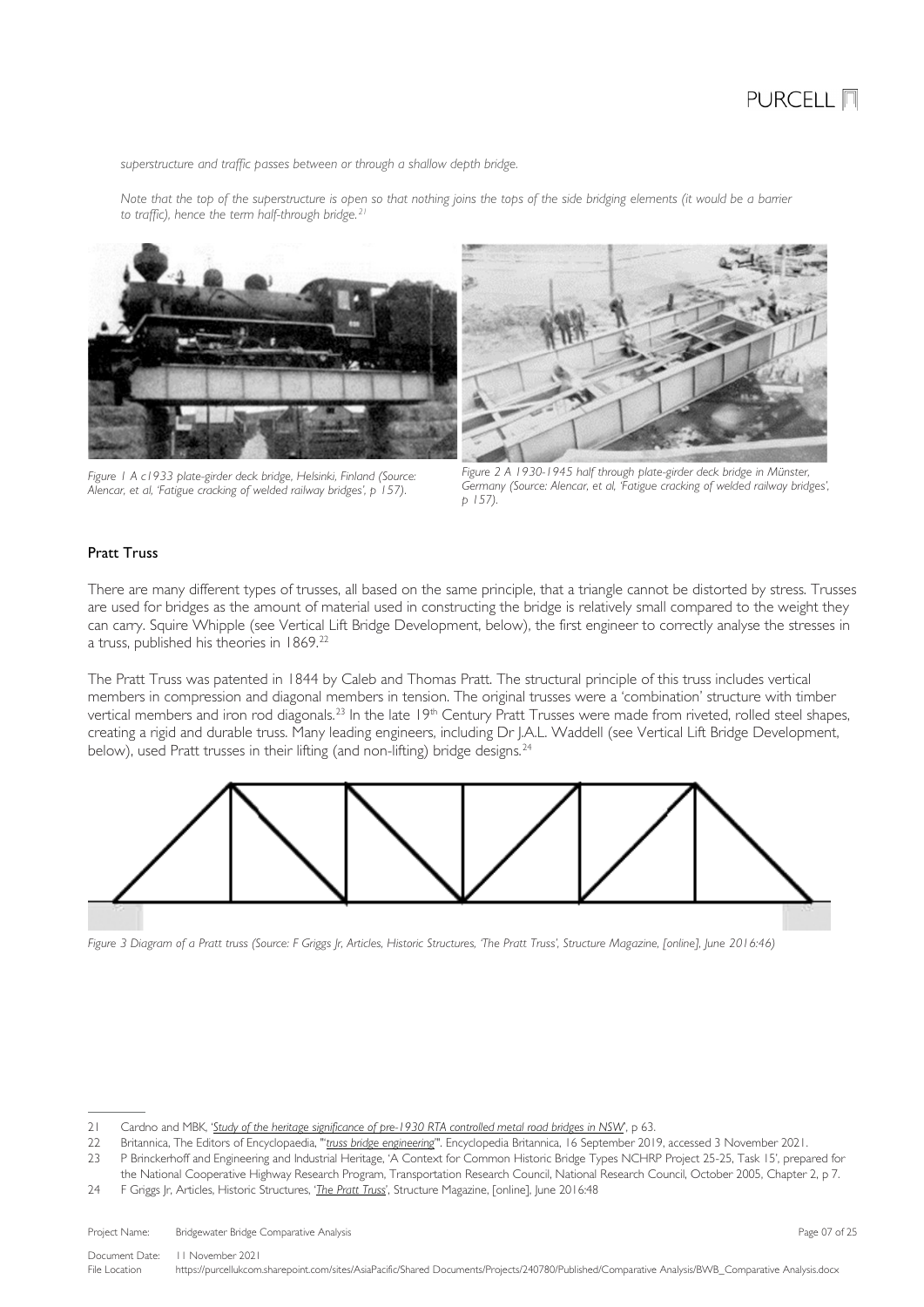### Vertical Lift Span Bridges

Movable bridges have many different actions including various lift span mechanisms, swing spans, and sliding spans. Bridgewater Bridge is a vertical lift span bridge. As the name suggests, the lifting span in a vertical lift span bridge rise vertically and the lifted span remains horizontal at all times.

Dr JAL Waddell is widely considered to be the 'father of the modern vertical lift bridge'. Waddell's South Halsted Street Bridge in Chicago is considered the 'first modern vertical lift span bridge'. All vertical lift bridges constructed since follow the basic design principles established by this bridge which include:

- a counterweighted span that lifts vertically while staying in a horizontal plane; and
- towers at either end of the lifting span topped by sheaves to carry the counterweight ropes

While there are minor variations in operating machinery, span and tower structural systems, and the use of chains or levers instead of ropes, all vertical lift span bridges follow these same basic design principles.<sup>[25](#page-7-0)</sup>

<span id="page-7-0"></span>25 Nyman, 'Dr J. A. L. Waddell's Contributions', p 9; GHD et al, '*Movable Span Bridge Study, Volume 1*', p 54.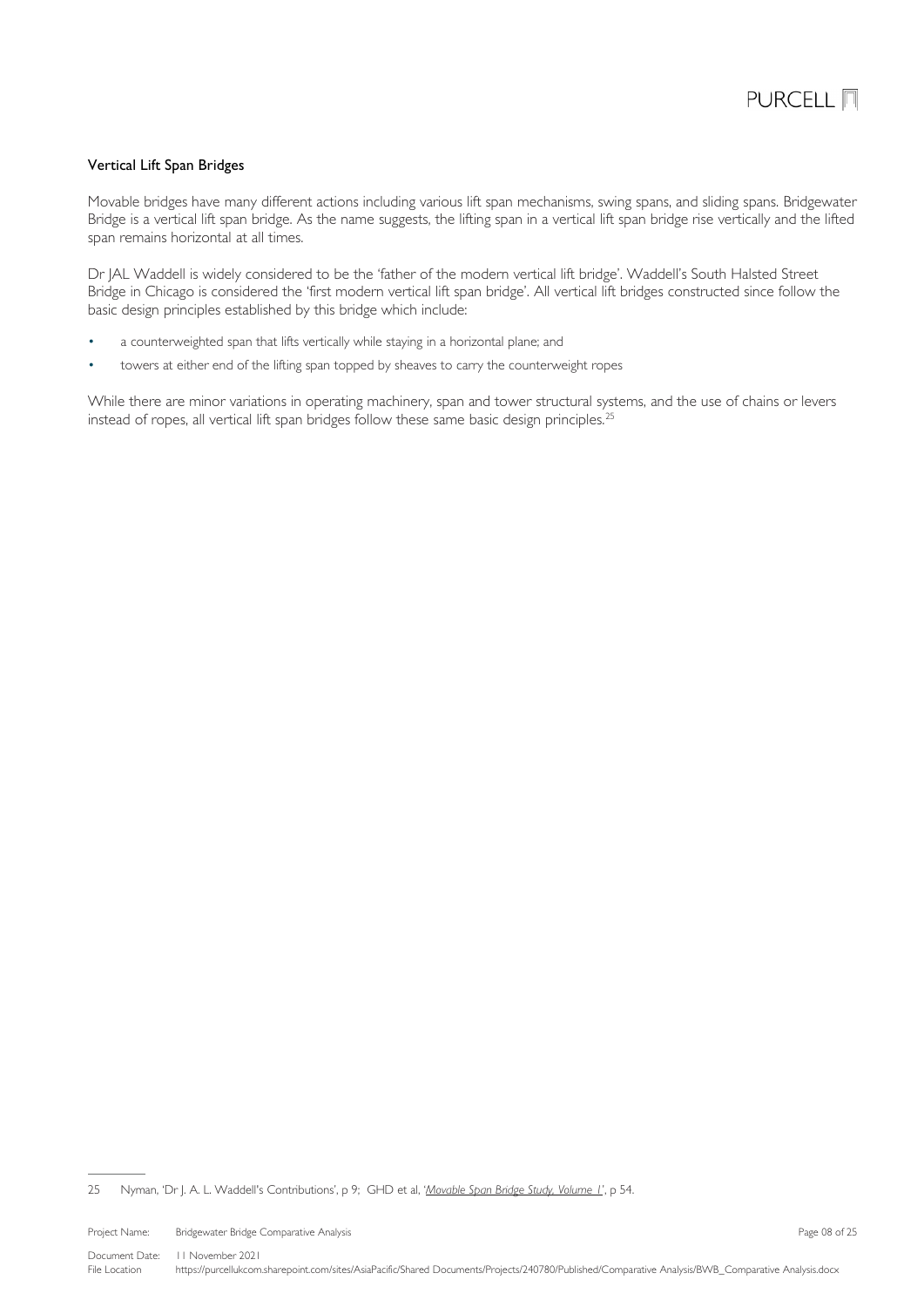## <span id="page-8-0"></span>COMPARATIVE ANALYSIS

## <span id="page-8-1"></span>THE CAUSEWAY

Various previous assessments have claimed that on completion, the Bridgewater Causeway was the largest item of convict-built infrastructure in Australia.<sup>[26](#page-8-2)</sup> Similar statements are made in the Tasmanian Heritage Register, which notes that the causeway was the largest civil work undertaken by convict labour,<sup>[27](#page-8-3)</sup> while the defunct Register of the National Estate cites the causeway as 'one of the largest convict built civil engineering projects undertaken in Australia'[28](#page-8-4) and that:

*Neither the retaining walls in Victoria Pass in the western descent from the Blue Mountains in New South Wales or the roadworks in the Great North Road, where it rises from the north bank of the Hawkesbury River have been assessed as being comparable in scale[.29](#page-8-5)*

The veracity of this statement warrants some scrutiny, and recent work carried out by Purcell and Austral Archaeology (2020) suggests the Old Great North Road (1828-35) in New South Wales is more important as an example of civil engineering using convict labour.<sup>[30](#page-8-6)</sup> In 2010 it was formally recognised as such with its National and World Heritage Listing as part of the eleven places that make up the Australian Convicts Serial Listing.<sup>[31](#page-8-7)</sup>

The portion of the Old Great North Road (OGNR) included in the Serial Listing, is approximately seven and a half kilometres of the original 250 kilometre road. This includes the 5.2 kilometre Finch's Line section (built 1829-32) which is on the original line of the road and the Devine's Hill section (built 1828). The Finch's Line section ascends approximately 200 metres from the Hawkesbury River's northern bank to the plateau above. The Devine's Hill ascent incorporates massive dry stone retaining walls and extensive drainage systems. These sections involved surveying, engineering, quarrying and masonry carried out by convict gangs. [32](#page-8-8) The quarried sandstone was "shaped, dressed and assembled to form massive retaining walls, spillways, gutters, culverts, buttresses and intricate drainage systems, most of which remain."[33](#page-8-9) This contrasts strongly with the Bridgwater Causeway, where the quarry and Convict Station were close by and the terrain was flat. The scale of the undertaking was also much larger than at the Bridgewater Causeway, as are the remaining sections of the OGNR.

These sections of the OGNR are also substantially within their original settings and retains a high level of integrity offering a greater appreciation of the remoteness and difficulty endured by the convicts during its construction.<sup>[34](#page-8-10)</sup> Again this contrasts strongly with the Bridgewater Causeway. Granton and Bridgewater have continued to develop so that the original setting of the causeway has been lost and the Bridgewater Causeway has been subject to change and intervention.

Nonetheless, the achievement of the Bridgewater causeway as a significant site of convict built civil engineering is a claim that has merit. However, it is perhaps difficult to establish with such certainty that it is 'the largest', and it is certainly not the largest within a national context. The category of 'civil engineering' itself is broad in scope but includes roads, bridges, canals, dams, sewerage systems, railways and so forth.

The most readily available comparisons within Tasmania are with other causeways. A cursory review would suggest they are uncommon features. Only three other causeways have been identified in Tasmania which may compare to Bridgewater: the Hunter Street causeway in Hobart; the Sorell Causeway; and the Risdon Cove Causeway.

The Hunter Street causeway connected the Hobart foreshore with Hunter Island. It was originally connected by a sand spit that was submerged at high tide. The spit was converted to a causeway between 1820-1821 by convict labour. Its length was

Document Date: 11 November 2021 File Location https://purcellukcom.sharepoint.com/sites/AsiaPacific/Shared Documents/Projects/240780/Published/Comparative Analysis/BWB\_Comparative Analysis.docx

<span id="page-8-3"></span><span id="page-8-2"></span><sup>26</sup> GHD, 'Bridgewater Bridge Replacement Planning Study Historic Heritage Investigations'. August 2010, p 17.

<sup>27</sup> Heritage Tasmania, Tasmanian Heritage Register (THR) entry, THR ID Number 618, 'Bridgewater Bridge, Midland Highway, Granton 7030'.

<span id="page-8-4"></span><sup>28</sup> Register of the National Estate (RNE), '*[Bridgewater Bridge & Remains, Midland Hwy, Bridgewater, TAS, Australia](http://www.environment.gov.au/cgi-bin/ahdb/search.pl?mode=place_detail;search=place_name%3Dbridgewater%2520bridge%3Blist_code%3DRNE%3Bkeyword_PD%3Don%3Bkeyword_SS%3Don%3Bkeyword_PH%3Don%3Blatitude_1dir%3DS%3Blongitude_1dir%3DE%3Blongitude_2dir%3DE%3Blatitude_2dir%3DS%3Bin_region%3Dpart;place_id=100185)*' (Place ID: 101213), accessed 27

November 2021.

<span id="page-8-5"></span><sup>29</sup> RNE Place ID: 101213, Bridgewater Causeway, Midland Hwy, Granton, Tas, Australia

<span id="page-8-7"></span><span id="page-8-6"></span><sup>30</sup> Purcell<br>31 Austral

<sup>31</sup> Australian Government, Department of Agriculture, Water and the Environment (DAWE), '*[Australian Convict Sites](https://www.awe.gov.au/parks-heritage/heritage/places/world/convict-sites)*, [website], accessed 1 November 2021.

<span id="page-8-8"></span><sup>32</sup> Australian government, Department of agriculture, Water and the Environment, '*[National Heritage Places -](https://www.awe.gov.au/parks-heritage/heritage/places/national/north-road) Old Great North Road*' [website], updated 10 October 2021.

<span id="page-8-9"></span><sup>33</sup> Australian Government, DAWE, '*[Australian Convict Sites World Heritage Nomination](https://whc.unesco.org/en/list/1306/documents/)*', p 28.

<span id="page-8-10"></span><sup>34</sup> Australian Government, DAWE, '*[Australian Convict Sites World Heritage Nomination](https://whc.unesco.org/en/list/1306/documents/)*', p 119.

Project Name: Bridgewater Bridge Comparative Analysis **Page 09 of 25** and 25 and 25 and 25 and 25 and 25 and 25 and 25 and 25 and 26 and 26 and 26 and 26 and 26 and 26 and 26 and 26 and 26 and 26 and 26 and 26 and 26 and 2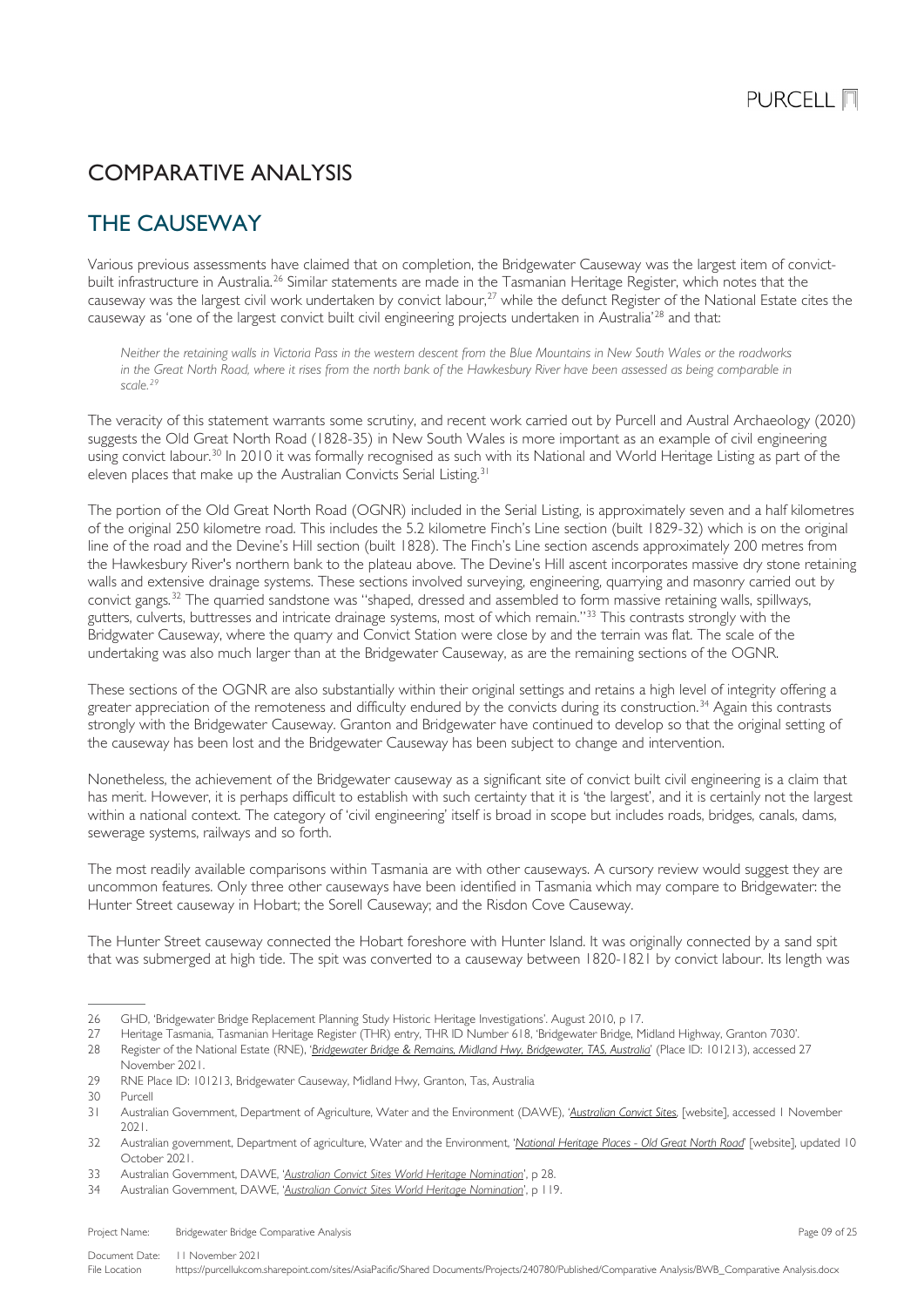

some 182 metres. It was described as 'a substantial causeway of masonry, wide enough for two carts to pass, and a good path for foot passengers'. It has been estimated that the causeway contained more than 5,000 cubic metres of sandstone and dolerite and as much dressed sandstone on its outer sides as used in all the remaining warehouses on Hunter Street. The causeway has subsequently been consumed by later reclamation works and the formation of Hunter Street. It survives in a subsurface archaeological context.<sup>[35](#page-9-2)</sup>

The Sorell Causeway was completed in 1874 crossing Pittwater and connecting Midway Point and Sorell. It measures some 4.8 kilometres in length. It includes a bridge crossing on its southern approach to Midway Point. It was constructed using private contractors, at a total cost of around £27,000. On construction, it included various timber-pile bridge sections, with the remainder being stone embankments and cuttings.<sup>[36](#page-9-3)</sup>

Very little is known about the Risdon Cove causeway. It was constructed across the mouth of Risdon Cove to carry a roadway. It was in place by 1889.[37](#page-9-4)

Beyond causeways, comparisons could perhaps be made with other civil engineering works carried out by convict labour, such as numerous extant bridges in permanent materials including Richmond (1825), Ross (1836), and the Red Bridge at Campbell Town (1836). All show skill in engineering design and fine construction using convict labour.<sup>[38](#page-9-5)</sup>

Roads are also a type of civil engineering, the most notable being Bell's Line of Road, constructed between 1820 and 1824 by convict labour and extending for some 78 kilometres from Old Beach to St Peter's Pass.<sup>[39](#page-9-6)</sup>

The following relevant comparisons can be made about the Bridgewater causeway:

- It is predated 10 years by the Hunter Street causeway, which also demonstrates a higher degree of detailing being clad in worked sandstone;
- At 730 metres long, 20 metres wide and containing 400,000 cubic metres of fill, the Bridgewater Causeway is substantially longer and larger in volume than the Hunter Street causeway. Its construction period of 1830-36, whilst not as early as Hunter Street, is still well within the early colonial period.
- Both Hunter Street and Bridgewater are surpassed in scale by the Sorell Causeway. However, this was constructed considerably later than the others; does not have an association with convict works; and is likely to have utilised technology that made its construction a relatively easier proposition than the older causeways.

## <span id="page-9-0"></span>THE BRIDGE

The current Bridgewater Bridge (the Bridge) is an all-welded, Pratt through truss, vertical lift, combined road, rail, and pedestrian bridge, designed by Allan Knight (Chief Engineer of the Tasmanian Public Works Department) with assistance from David Isaacs (a Victorian consulting engineer). Construction started in 1937, and after a delay due to the war and construction of the floating Hobart Bridge, the Bridge opened to road traffic in 1942, and rail in 1946.<sup>[40](#page-9-7)</sup>.

### <span id="page-9-1"></span>Welded Bridges

Arc welding was first presented at the 1881 International Electric Exposition in Paris, although it wasn't until the 1920s that 'automatic' arc welding 'machines' began to be patented.<sup>[41](#page-9-8)</sup> Arc welding was first used to reinforce old metal railway bridges in the USA from 1926, with other countries following soon after. The main advantage was that the bridge could remain in use

Project Name: Bridgewater Bridge Comparative Analysis **Page 10 of 25** and 25 and 25 and 25 and 25 and 25 and 25 and 25 and 25 and 25 and 25 and 25 and 25 and 26 and 26 and 26 and 26 and 26 and 27 and 27 and 28 and 28 and 2

<span id="page-9-2"></span><sup>35</sup> Heritage Tasmania, THR entry, THR ID Number 10350, Hunter, Evans, Davey Street – subsurface remains including Hunter Island, Causeway, Old Wharf Probation Station and Reclaimed Land, Hunter, Davey, Evans streets, Hobart, 7000

<span id="page-9-3"></span><sup>36</sup> The Mercury, Monday 22 June 1874, p 3

<span id="page-9-4"></span><sup>37</sup> JB Walker, JB 'The English at the Derwent, and the Risdon Settlement', *Papers and Proceedings of the Royal Society of Tasmania*, 14 October 1889

<span id="page-9-5"></span><sup>38</sup> Austral Tasmania, 'Draft Bridgewater Causeway and Bridge: Historic Heritage Assessment and Archaeological Zoning Plan', 2 p 53.

<span id="page-9-6"></span><sup>39</sup> Austral Tasmania, 'Draft Bridgewater Causeway and Bridge: Historic Heritage Assessment and Archaeological Zoning Plan', 2 p 53.

<span id="page-9-7"></span><sup>40</sup> GHD, '*[Tasmania's Truss Bridges Comparative Heritage Assessment](https://www.burnie.net/files/assets/public/hptrim/land-use-and-planning-programs-heritage-listings/burnie-heritage-study-doc-3-of-12-volume-2-assessment-and-management-report-cd-les-pln-012.pdf)*', p 198.

<span id="page-9-8"></span><sup>41</sup> E Turyk, W Grobosz, '*[Beginnings of submerged arc welding](http://bulletin.is.gliwice.pl/bulletin/biuletyn-instytutu-spawalnictwa-32014)*', Bulletin of the Institute of Welding, No. 3, May-June 2014: 15-16.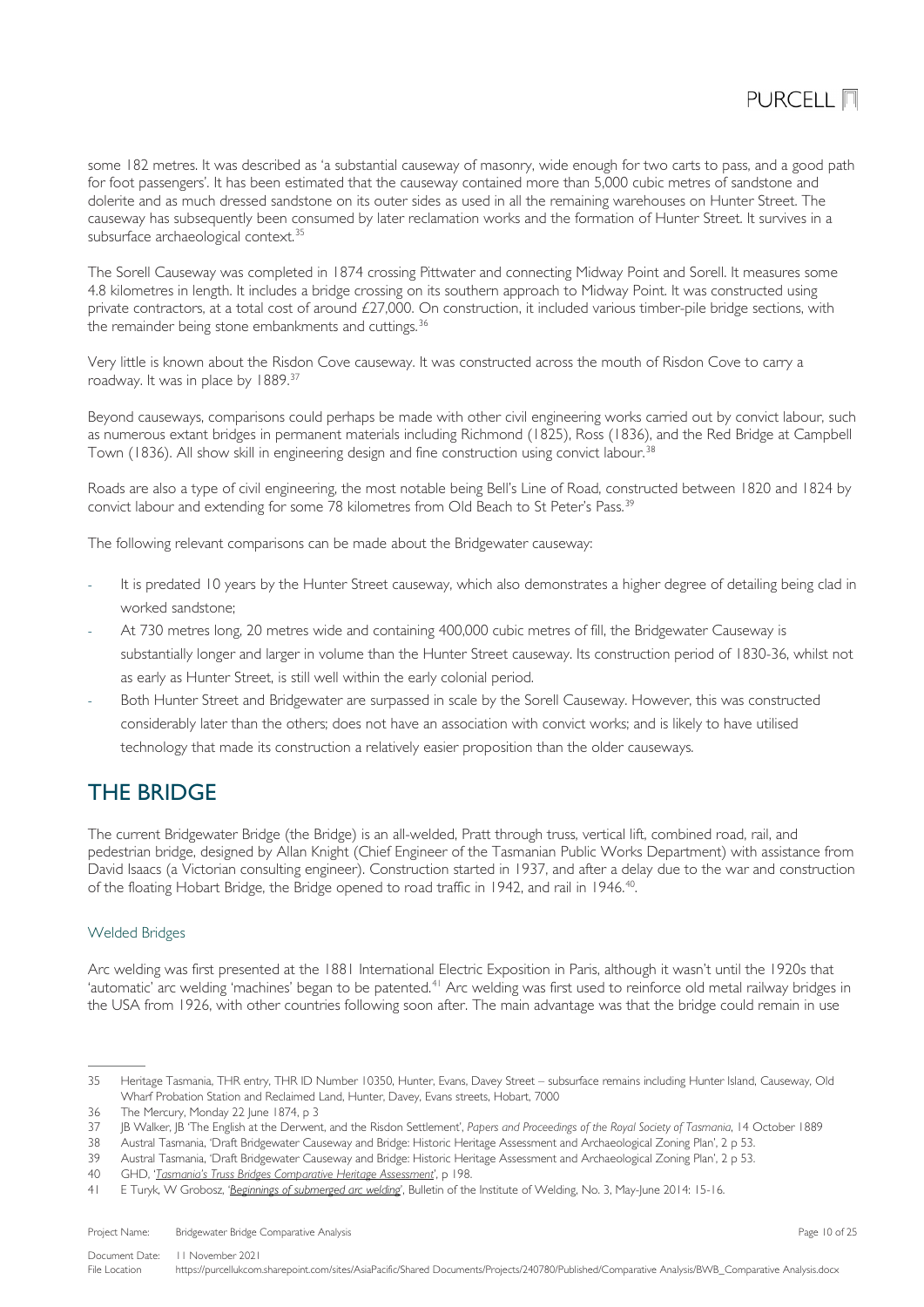while being strengthened.<sup>[42](#page-10-2)</sup> However, this use of welding only lasted until around the end of World War Two, owing to the risk of brittle cracking and fatigue often caused by poor technique and/or poor design. [43](#page-10-3)

Road and highway bridges were the first be constructed using welding rather than pinning or bolting. The reason being that the impact stresses were less important for a moveable load on a road than a railway bridge.<sup>[44](#page-10-4)</sup> Poland lays claim to the first welded road bridge in the world, the first arc-welded bridge in Europe, and the first official specification for welded steel structures in the world, for their 1928 bridge over the Sludwia River near the city of Lowicz.<sup>[45](#page-10-5)</sup>

The first all-welded railway bridges are considered to be those constructed by the Westinghouse Electric Company in the USA, c1928. One was a truss bridge at Chicopee falls, Massachusetts, and the other was a plate-girder bridge in East Pittsburgh, Pennsylvania. [46](#page-10-6) The advantages of welding rather than riveting bridges were considered by engineers of that time to be: lighter structure weight, high efficiency, less time taken, and less clearance required, a more aesthetic finish, a more diverse range of shapes can be welded (such as cylindrical pipes), stronger tension-welded members, and a smaller workforce is required.<sup>[47](#page-10-7)</sup> However, the technique of riveting remained the predominant method of bridge construction in the early twentieth century, mostly because of safety concerns with the new technology of welding.<sup>[48](#page-10-8)</sup>

### <span id="page-10-0"></span>Bridges of Tasmania

Within the Tasmanian context, the most useful understanding of the significance of the Bridgewater Bridge comes from the 2009 GHD report,<sup>[49](#page-10-9)</sup> which provided a comparative analysis of all of the State's metal truss road bridges.

The GHD report's comparative heritage assessment considered eight surviving metal truss road bridges in Tasmania, including the Bridgewater Bridge. The report assessed the heritage significance of each bridge and then considered the relative heritage values of each bridge when compared with others in that class of bridge. The GHD report acknowledges that the assessment method does not preclude the need to undertake standard assessment approaches to understanding the significance of a place, but rather provides a more fine-grained approach to determining the relative significance of a particular type of bridge.

The methodology used both standard assessments against heritage criteria and a qualitative approach, modifying work previously developed in Victoria for assessing historic metal road bridges. This qualitative method considered six broad criteria (age, length/height, structure type, historical issues/themes, social issues/themes, and aesthetic values), with numerical measures for each criterion. Using this system, the highest possible ranking for a bridge was a score of 18 (see [Table 1\)](#page-10-1). [50](#page-10-10)

| <b>Bridge Location</b>                                                                                  | Designer                        | Length          | Construction<br>date        | Construction<br>method                      | Truss type | <b>Bridge</b><br>type | Rating |
|---------------------------------------------------------------------------------------------------------|---------------------------------|-----------------|-----------------------------|---------------------------------------------|------------|-----------------------|--------|
| North Esk River Bridge,<br>Corra Linn                                                                   | thought to be<br>William Walker | 32.7            | 1888                        | riveted cast and subdivided<br>wrought iron | Warren     | deck                  | 12/18  |
| George River Bridge,<br>Priory<br>(two spans salvaged from<br>the South Esk River Bridge<br>at Hadspen) | unknown                         | 30 <sub>m</sub> | 1902<br>(relocated<br>1968) | rivetted steel                              | lattice    | half-<br>through      | 1/18   |
| Kings Bridge, Launceston                                                                                | WT Doyne                        | 58 <sub>m</sub> | 904                         | rivetted<br>wrought iron                    | lattice    | deck                  | 15/18  |

<span id="page-10-1"></span>

| Table I – Summary of the eight surviving Tasmanian truss bridges |  |  |  |  |  |  |
|------------------------------------------------------------------|--|--|--|--|--|--|
|------------------------------------------------------------------|--|--|--|--|--|--|

Project Name: Bridgewater Bridge Comparative Analysis **Page 11 of 25** and 25 and 25 and 25 and 25 and 25 and 25 and 25 and 25 and 25 and 25 and 25 and 25 and 25 and 25 and 25 and 26 and 26 and 27 and 27 and 28 and 28 and 2

<span id="page-10-2"></span><sup>42</sup> G Alencar, A de Jesus, JGS da Silva, and R Calçada, 'Fatigue cracking of welded railway bridges: a review', Engineering Failure Analysis, , October 2019, 104: 155.

<span id="page-10-3"></span><sup>43</sup> Alencar, et al, '*[Fatigue cracking of welded railway bridges](https://doi.org/10.1016/j.engfailanal.2019.05.037)*', p 158.

<span id="page-10-4"></span><sup>44</sup> Alencar, et al, '*[Fatigue cracking of welded railway bridges](https://doi.org/10.1016/j.engfailanal.2019.05.037)*', p 156.

<span id="page-10-5"></span><sup>45</sup> S Bryla, '*[The first arc-welded bridge in](https://bcpw.bg.pw.edu.pl/dlibra/publication/4031/edition/3986) Europe near Lowicz, Poland*', The Engineer. September 6th, 1929, p 3.

<span id="page-10-6"></span><sup>46</sup> Alencar, et al, '*[Fatigue cracking of welded railway bridges](https://doi.org/10.1016/j.engfailanal.2019.05.037)*', pp 156-157.

<span id="page-10-7"></span><sup>47</sup> Alencar, et al, '*[Fatigue cracking of welded railway bridges](https://doi.org/10.1016/j.engfailanal.2019.05.037)*', pp 155-156.

<span id="page-10-8"></span><sup>48</sup> Alencar, et al, '*[Fatigue cracking of welded railway bridges](https://doi.org/10.1016/j.engfailanal.2019.05.037)*', p 158.

<span id="page-10-9"></span><sup>49</sup> GHD, '*[Tasmania's Truss Bridges Comparative](https://www.burnie.net/files/assets/public/hptrim/land-use-and-planning-programs-heritage-listings/burnie-heritage-study-doc-3-of-12-volume-2-assessment-and-management-report-cd-les-pln-012.pdf) Heritage Assessment*', p .

<span id="page-10-10"></span><sup>50</sup> GHD, '*[Tasmania's Truss Bridges Comparative Heritage Assessment](https://www.burnie.net/files/assets/public/hptrim/land-use-and-planning-programs-heritage-listings/burnie-heritage-study-doc-3-of-12-volume-2-assessment-and-management-report-cd-les-pln-012.pdf)*', p 243.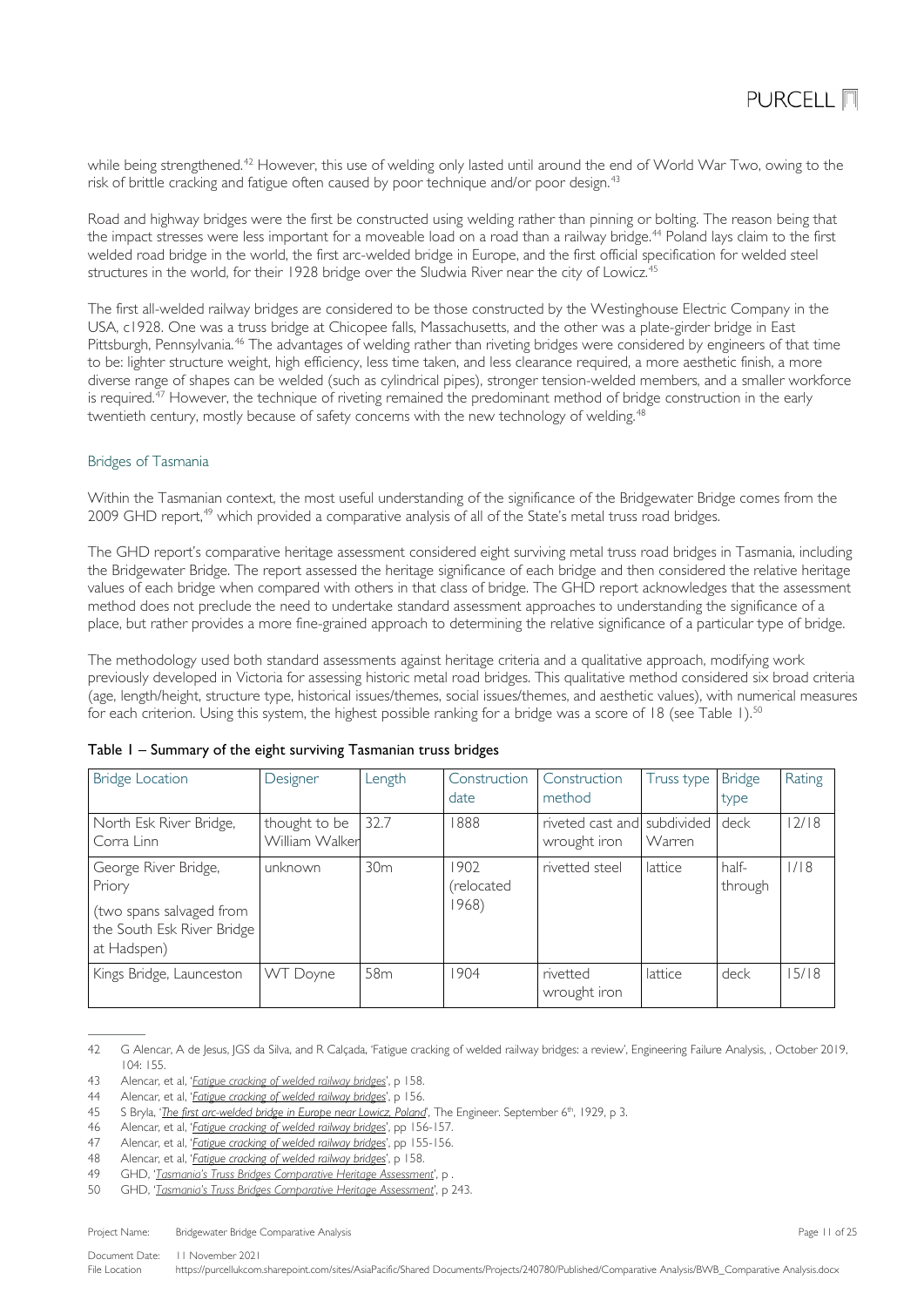| Mountain River Bridge,<br>Lollara                                                               | A.E. Middleton I                        | 46.4m                                                            | 1912      | riveted steel | lattice | half-<br>through             | 8/18 |
|-------------------------------------------------------------------------------------------------|-----------------------------------------|------------------------------------------------------------------|-----------|---------------|---------|------------------------------|------|
| Nive River Bridge, Bronte<br>(now the oldest all-welded<br>bridge in Australia. <sup>51</sup> ) | Robert C<br>Sharp and<br>Allan W Knight | 46m                                                              | 1933      | welded steel  | Pratt   | deck                         | 4/18 |
| Scamander River Bridge,<br>Scamander<br>(currently being<br>demolished)                         | Allan Knight                            | 118.5m                                                           | 1935      | welded steel  | Pratt   | through                      | 9/18 |
| Tyenna River Bridge,<br>Westerway                                                               | Robert Charles<br>Sharp                 | 18m                                                              | 1937      | welded steel  | Pratt   | half-<br>through             | 7/18 |
| Bridgewater Bridge,<br>Bridgewater                                                              | Allan Knight<br>and DV Isaacs           | 42.9m lift<br>span,<br>140.7m<br>truss<br>section.<br>338m total | 1942-1946 | welded steel  | Pratt   | through<br>with lift<br>span | 4/18 |

For a full historical context, the report also considered demolished bridges of this type. Of these, relevant to discussion here are the Kimberley Bridge at Mersey, which was the first all-welded bridge in the State;<sup>[52](#page-11-1)</sup> and the floating Derwent Bridge at Hobart, which was also a welded structure incorporating a similar lifting structure as used at Bridgewater (both summarised in the table below).

## <span id="page-11-2"></span>Table 2 – Summary of the two demolished Tasmanian truss bridges

| <b>Bridge Location</b>                                         | Designer                        | Length                                           | date       | Construction Construction<br>method | Truss type | Bridge type                        |
|----------------------------------------------------------------|---------------------------------|--------------------------------------------------|------------|-------------------------------------|------------|------------------------------------|
| Kimberley Bridge, Mersey<br>(washed away in the 1970<br>flood) | Robert Charles<br>Sharp         |                                                  | $1932 - 3$ | welded steel                        | Pratt      | half through                       |
| floating Derwent Bridge,<br>Hobart.<br>(demolished 1964)       | Allan Knight and<br>$DV$ Isaacs | $96 \, \mathrm{fm}$<br>54.8m<br>clear<br>opening | 1938       | welded steel<br>(pinned sections)   | Pratt      | deck, with<br>through lift<br>span |

Document Date: 11 November 2021<br>File Location bttps://purcelluk.com

<span id="page-11-0"></span><sup>51</sup> GHD, '*[Tasmania's Truss Bridges Comparative Heritage Assessment](https://www.burnie.net/files/assets/public/hptrim/land-use-and-planning-programs-heritage-listings/burnie-heritage-study-doc-3-of-12-volume-2-assessment-and-management-report-cd-les-pln-012.pdf)*', p 241.

<span id="page-11-1"></span><sup>52</sup> GHD, '*[Tasmania's Truss Bridges Comparative Heritage Assessment](https://www.burnie.net/files/assets/public/hptrim/land-use-and-planning-programs-heritage-listings/burnie-heritage-study-doc-3-of-12-volume-2-assessment-and-management-report-cd-les-pln-012.pdf)*', p 97.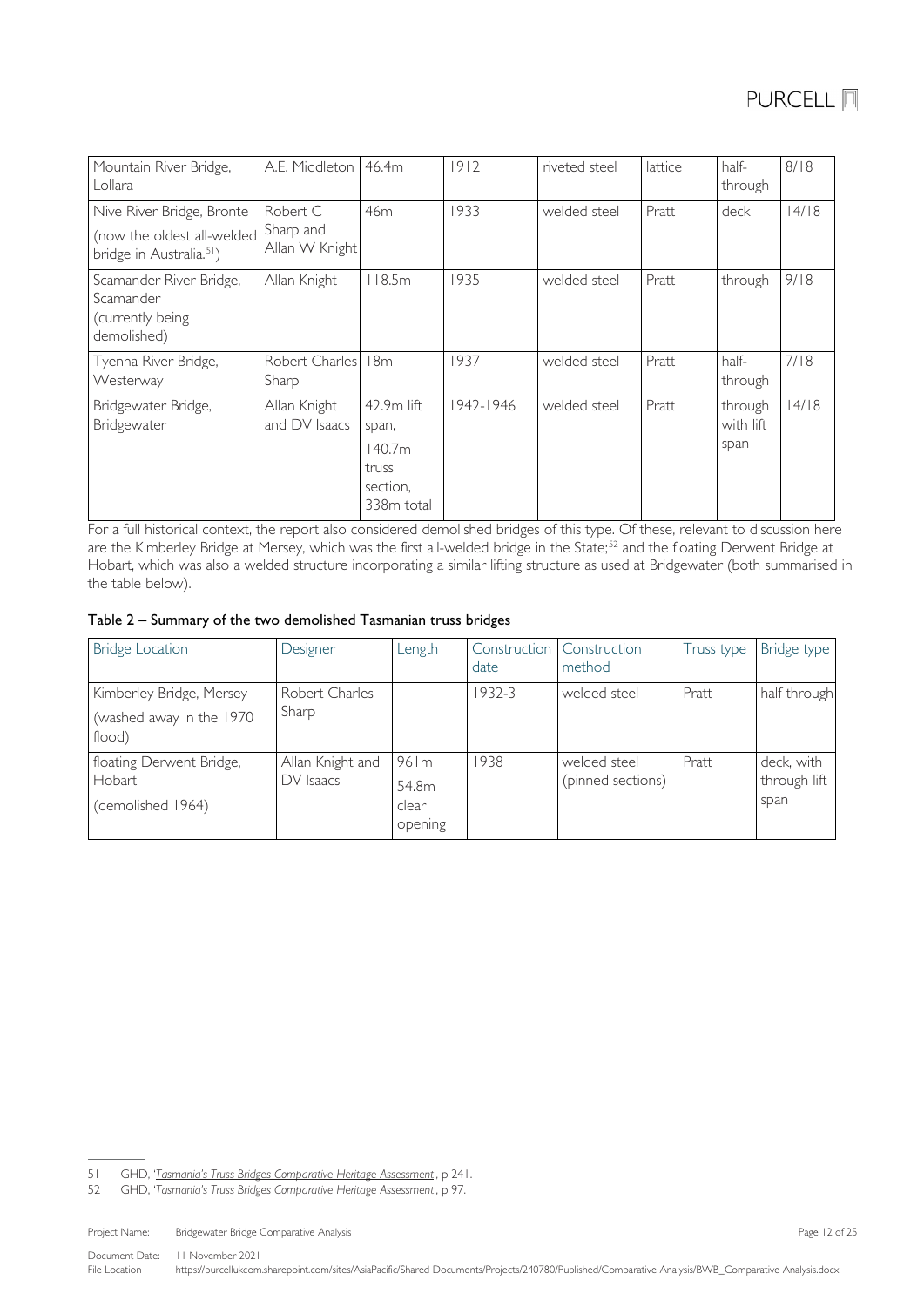

*Figure 4 The floating Derwent Bridge, Hobart c1943 (Source: ['The first](https://stors.tas.gov.au/AA193-1-1148)  [vessel through the lift span',](https://stors.tas.gov.au/AA193-1-1148) c1943, Agent-General's Office Album of Views, Libraries Tasmania)*

*Figure 5 Bridgewater bridge – a vertical lift, Pratt truss through bridge. (Source: ['Tugboat with barges from APPM](https://stors.tas.gov.au/AI/AB713-1-5575) Boyer passing under the [Bridgewater Elevator bridge',](https://stors.tas.gov.au/AI/AB713-1-5575) 1957, TAHO, AB713/1/5575)*

As can be seen from the tables above, the closest comparison available is between the Bridgewater and Hobart Bridges as they both have all welded, steel, Pratt truss, through, vertical lift spans. The Hobart floating bridge was constructed from 1938 to 1943. It was a larger structure than the Bridgewater Bridge, having an opening span some 54 metres (180 feet) wide between its two towers, and vertical clearance of some 44 metres above the low water mark. Knight and Isaacs designed both the Hobart and Bridgewater Bridges and they were designed and constructed in close succession.<sup>[53](#page-12-1)</sup>

Returning to GHD's comparative analysis, the report found that the Bridgewater Bridge had significance which met all criteria for entry in the Tasmanian Heritage Register. The qualitative approach gave the Bridgewater Bridge a score of 14 out of 18 total possible points, which ranked it as equal second with the Nive River Bridge in terms of its significance as a metal truss road bridge. Only Kings Bridge in Launceston received a higher score of significance.<sup>[54](#page-12-2)</sup>

## <span id="page-12-0"></span>Welded Bridges in Tasmania

Electric arc welding was first introduced into Australia in 1913 by Robert Bruce and Co and E. J. Rigby, agents for the Quasi Arc Co, (an English Company). Arc welding was used to weld tracks together from 1919 by the Prahan and Malvern Tramways Trust in Victoria. By the late 1920s the Victorian Railway department were using arc welding to reinforce existing railway bridges, in a similar fashion to other countries.<sup>[55](#page-12-3)</sup>

Arc welding began to be used in Tasmanian road bridges during the 1930s, starting with the Kimberley Bridge (1932-33 and removed), the Nive River Bridge (1933-34), the Scamander River Bridge (1934 and currently being demolished), the Hobart Bridge (1938-43), and the Bridgewater Bridge (1942-46). In each case the use of this welding technology was refined as new knowledge became available. As a technique, it was also superior to riveting, being more cost effective by being lighter and quicker to install. The initial bridges were smaller spans, with larger spans being constructed as confidence in the technology grew.[56](#page-12-4)

The 1930s was a period of rapid development in technical knowledge. The first all welded bridge at Kimberley has since been destroyed, leaving the Nive River Bridge as Tasmania's and Australia's oldest surviving steel all welded truss bridge. The skills and knowledge developed at Kimberley and Bronte were further developed in the following bridges at Scamander, Tyenna, Hobart and Bridgewater. Collectively, they demonstrate the technical development and application of new welding technologies.<sup>[57](#page-12-5)</sup> All of the bridges assessed in the GHD study were road bridges except for Bridgewater Bridge, being the only

<span id="page-12-1"></span><sup>53</sup> GHD, '*[Tasmania's Truss Bridges Comparative Heritage Assessment](https://www.burnie.net/files/assets/public/hptrim/land-use-and-planning-programs-heritage-listings/burnie-heritage-study-doc-3-of-12-volume-2-assessment-and-management-report-cd-les-pln-012.pdf)*', p 239

<span id="page-12-2"></span><sup>54</sup> GHD, '*[Tasmania's Truss Bridges Comparative Heritage Assessment](https://www.burnie.net/files/assets/public/hptrim/land-use-and-planning-programs-heritage-listings/burnie-heritage-study-doc-3-of-12-volume-2-assessment-and-management-report-cd-les-pln-012.pdf)*', p 243.

<span id="page-12-3"></span><sup>55</sup> G Vines and K McInnes, '*Metal Road Bridges in Victoria Part 1 - [History of Metal Road Bridges in Victoria](https://www.researchgate.net/publication/231537067_Metal_Road_Bridges_in_Victoria_Part_1_-HISTORY_OF_METAL_ROAD_BRIDGES_IN_VICTORIA_National_Trust_of_Australia_Victoria)*', National Trust of Victoria, Vic Roads, and Heritage Victoria, January 2003, revised August 2010, p 75.

<span id="page-12-4"></span><sup>56</sup> GHD, '*[Tasmania's Truss Bridges Comparative Heritage Assessment](https://www.burnie.net/files/assets/public/hptrim/land-use-and-planning-programs-heritage-listings/burnie-heritage-study-doc-3-of-12-volume-2-assessment-and-management-report-cd-les-pln-012.pdf)*', p 234

<span id="page-12-5"></span><sup>57</sup> GHD, '*[Tasmania's Truss Bridges Comparative Heritage Assessment](https://www.burnie.net/files/assets/public/hptrim/land-use-and-planning-programs-heritage-listings/burnie-heritage-study-doc-3-of-12-volume-2-assessment-and-management-report-cd-les-pln-012.pdf)*', pp 240-241.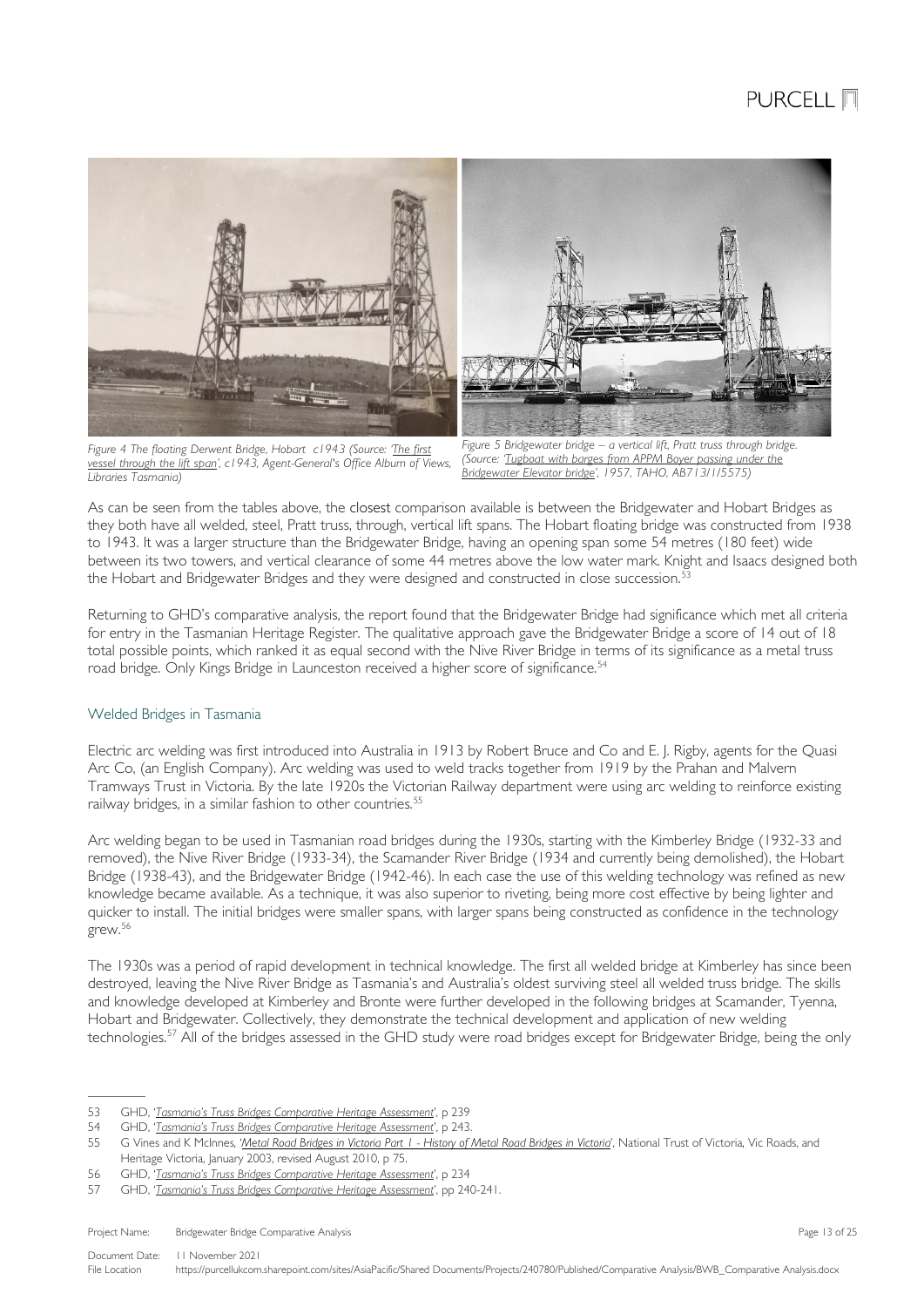composite bridge that carried road, rail, and pedestrian traffic in separate lanes.

#### <span id="page-13-0"></span>Welded Bridges in Australia

In Victoria, VicRoads maintains a record of all metal bridges in the State. In Vines 2004 analysis of this data, there were only 12 welded steel truss road bridges out of the 3609 recorded bridges, with a further 116 Welded steel plate girder road bridges. [58](#page-13-2)

The Sunday Creek Bridge (road deck bridge) near Seymour was constructed in 1931 by the Country Roads Board (CRB) of Victoria. The CRB described it as the first electrically welded steel truss bridge in Victoria in their Annual Reports1933-34. [59](#page-13-3) Other welded steel truss bridges constructed in Victoria included the 1931 (rebuilt in 1934) McKillops Bridge, Snowy River (welded steel truss deck bridge) and the 1934 Grange Road Bridge, Toorak (welded steel truss deck bridge).[60](#page-13-4)

The Sunday Creek road bridge is described by the National Trust (Victoria) as four-span, welded steel Pratt deck-truss bridge with reinforced concrete deck, piers, and abutments … and was built in a pioneering period of welded construction, contemporary with the Pikes Creek Reservoir Bridge and McKillop's Bridge over the Snowy River.'.<sup>[61](#page-13-5)</sup> The National Trust consider it to be of aesthetic/architectural, historic, and scientific (technical) significance at a State level. [62](#page-13-6) However, it is not included on the VHR.

None of these bridges are comparable with the Bridgewater Bridge, as all are deck, road bridges. No Victorian railway bridges were welded, as the railways were still using rivetted girders and trusses into the 1970s.<sup>[63](#page-13-7)</sup>

NSW railways developed early and by 1925 the NSW railway system was largely complete. The majority of bridges constructed in NSW were timber owing to an abundant supply of excellent structural hardwoods in the state. [64](#page-13-8) The other reason metal bridges were not common was the high cost of imported iron and a lack of locally produced wrought iron and steel up to about 1930. Despite steelworks being established at Lithgow in 1908 and 1916, there wasn't a sufficient supply of steel. Up until 1927 metal bridges accounted for less than three percent of the states' approximately 4,000 bridges.<sup>[65](#page-13-9)</sup> The 1890s saw a change from use of British (wrought iron lattice truss), to American (steel truss) bridge technology, coinciding with economic quantities of structural steel imports arriving.<sup>[66](#page-13-10)</sup> By 1922 steel Pratt truss bridges were the standard construction type, with riveted joints rather than pinned.<sup>[67](#page-13-11)</sup> No NSW all welded bridges were discovered in the research for this study, from analysis of the lifting bridges, NSW appears to have adopted a combination of shop welding and site riveting where welding is used in bridge construction..

### <span id="page-13-1"></span>Vertical Lift Bridge Development

Vertical lift span bridges (as the name suggests) rise vertically and the lifted span remains horizontal at all times. Vertical lift bridges have the advantages of spanning a wide channel without obstructing a waterway; being raised 150 feet (approx. 45.7m) or higher while allowing the non-lift spans to be constructed low to the water (saving significant cost); a faster speed than swing-bridges; requiring relatively simple construction with small foundations; and having moderate power requirements. Their disadvantages include the visually imposing towers, and the tower's relative initial cost if used for short spans.<sup>[68](#page-13-12)</sup>

Vertical lift bridges were developed in Europe and England in the 1840s. They were developed in response to the lack of

Project Name: Bridgewater Bridge Comparative Analysis **Page 14 of 25** and 25 and 25 and 25 and 25 and 25 and 25 and 25 and 25 and 25 and 25 and 25 and 25 and 25 and 25 and 25 and 26 and 27 and 27 and 27 and 28 and 27 and 2

Document Date: 11 November 2021 File Location https://purcellukcom.sharepoint.com/sites/AsiaPacific/Shared Documents/Projects/240780/Published/Comparative Analysis/BWB\_Comparative Analysis.docx

<span id="page-13-2"></span><sup>58</sup> G Vines, et al, 'Historic metal road bridges in Victoria', Australian Journal of Multi-disciplinary Engineering, 2004, 3(1): 78.

<span id="page-13-3"></span><sup>59</sup> G Vines, K McInnes and G Deutsh, 'Historic metal road bridges in Victoria', Australian Journal of Multi-disciplinary Engineering, 2004, 3(1): 77; Vines and McInnes, '*[Metal Road Bridges in Victoria Part 1](https://www.researchgate.net/publication/231537067_Metal_Road_Bridges_in_Victoria_Part_1_-HISTORY_OF_METAL_ROAD_BRIDGES_IN_VICTORIA_National_Trust_of_Australia_Victoria)*' p 76.

<span id="page-13-4"></span><sup>60</sup> G Vines, et al, 'Historic metal road bridges in Victoria', Australian Journal of Multi-disciplinary Engineering, 2004, 3(1): 77; Vines and McInnes, '*[Metal](https://www.researchgate.net/publication/231537067_Metal_Road_Bridges_in_Victoria_Part_1_-HISTORY_OF_METAL_ROAD_BRIDGES_IN_VICTORIA_National_Trust_of_Australia_Victoria)  [Road Bridges in Victoria Part 1](https://www.researchgate.net/publication/231537067_Metal_Road_Bridges_in_Victoria_Part_1_-HISTORY_OF_METAL_ROAD_BRIDGES_IN_VICTORIA_National_Trust_of_Australia_Victoria)*' p 76.

<span id="page-13-5"></span><sup>61</sup> Heritage Victoria (HV), Victorian Heritage Database (VHD), '*[Bridge over Sunday Creek](https://vhd.heritagecouncil.vic.gov.au/places/71580)*', property number B7277.

<span id="page-13-6"></span><sup>62</sup> HV, VHD, '*[Bridge over Sunday Creek](https://vhd.heritagecouncil.vic.gov.au/places/71580)*', property number B7277.

<span id="page-13-7"></span><sup>63</sup> G Vines, '*[National Trust Study of Victoria's Rail and Masonry Bridges \(Masonry, Metal and Concrete Rail Bridges and Masonry Road Bridges\) Part 1. Thematic](https://www.academia.edu/5781096/National_Trust_Study_of_Victorias_Concrete_Bridges_Vol_1)  [History, Analysis and Recommendations](https://www.academia.edu/5781096/National_Trust_Study_of_Victorias_Concrete_Bridges_Vol_1)*', National Trust of Australia (Victoria), 2008, revised 2010, p 105.

<span id="page-13-8"></span><sup>64</sup> K Maxwell, '*[Preservation of Historic Bridges in New South Wales](https://railknowledgebank.com/Presto/search/SearchResults.aspx?q=IlByZXNlcnZhdGlvbiBvZiBIaXN0b3JpYyBCcmlkZ2VzIGluIE5ldyBTb3V0aCBXYWxlcyI%3d)*', Austroads Bridge Conference, 4th, 2000, Adelaide, South Australia, 2000,

<span id="page-13-9"></span>Cardno, and MBK, '*[Study of the heritage significance of pre-1930 RTA controlled metal road bridges in NSW](https://roads-waterways.transport.nsw.gov.au/documents/about/environment/bridge-types-historical-overviews-2006-pre1930metal.pdf)*', p 63.

<span id="page-13-10"></span><sup>66</sup> Cardno, and MBK, '*[Study of the heritage significance of pre-1930 RTA controlled metal road bridges in NSW](https://roads-waterways.transport.nsw.gov.au/documents/about/environment/bridge-types-historical-overviews-2006-pre1930metal.pdf)*', p 71.

<span id="page-13-11"></span><sup>67</sup> DJ Fraser, *['Introduction of American Bridge Technology into New South Wales, Australia](http://www.jstor.org/stable/40968295)*', The Journal of the Society for Industrial Archeology, 21(1), 1995: 42-44.

<span id="page-13-12"></span><sup>68</sup> WE Nyman, PE Hardesty & LLP Hanover. '*[Dr. J. A. L. Waddell's Contributions to Vertical Lift Bridge Design'](https://heavymovablestructures.org/wp-content/uploads/2017/12/0092.pdf)*. *Heavy Movable Structures, Inc. Ninth Biennial Symposium "Preserving Traditional Values with New Technologies".* October 22 - 25, 2002 p 5.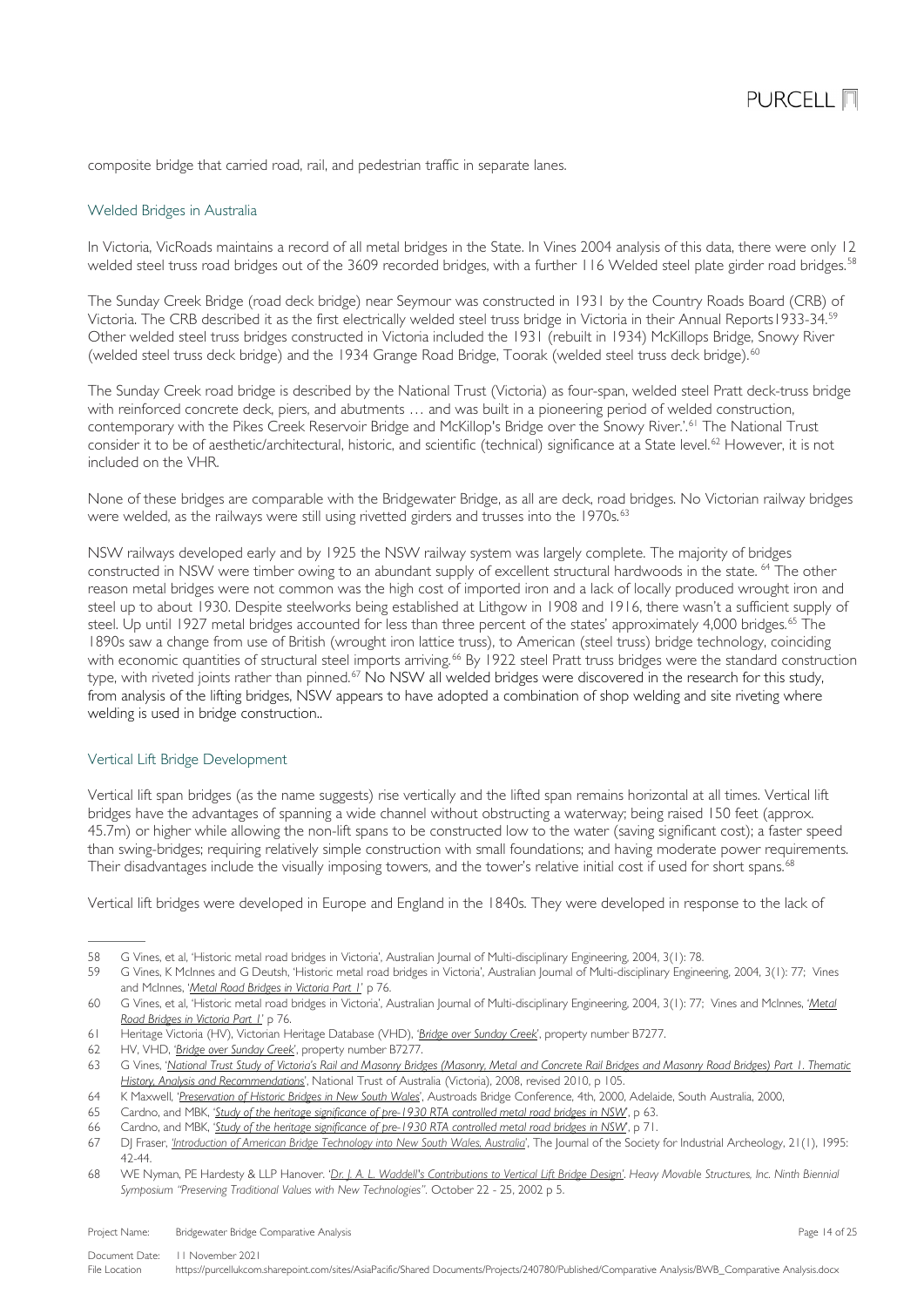space in certain locations, often inland canals, for the construction of swing bridges. Swing bridges required an on-shore turntable, a counterweight span on land and cantilever span over the canal. In wider canals the turntable might be located on a central pier with cantilevered spans on both sides. When swung, they either took up space for a distance along the shore, or in the canal for centrally mounted bridges.<sup>[69](#page-14-0)</sup>

In America in the 1890s the size of ships increased due to the USA's economic growth and industrialisation. The United States federal government responded to this increasing ship size by requiring that all bridges over navigable waterways have wider navigation channels to reduce navigation obstructions.[70](#page-14-1) While patents for vertical lift bridges existed in the United States from 1872, up until 1893 they were mainly for low lift canal bridges.<sup>[71](#page-14-2)</sup> The first patent for a lift bridge was granted in 1872 to Squire Whipple for 'Improvement in lift draw bridges'. Whipple didn't claim invention of lifting bridges, just an improvement. This bridge, the Hotel Street Bridge in Utica, New York was a through-truss lifting road bridge over the Erie Canal. It was constructed in 1874, rebuilt in 1883 and lasted until 1921 when the canal was filled in.[72](#page-14-3) This bridge type continued to be developed and successfully constructed in America.

Dr JAL Waddell is widely considered to be the 'father of the modern vertical lift bridge'. Waddell rose to the forefront of vertical lift bridge design after designing Chicago's South Halsted Street Bridge, considered the 'first modern vertical lift span bridge'. All vertical lift bridges constructed since follow the basic design principles established by this bridge, which is that it has a counterweighted span that lifts vertically while staying in a horizontal plane, with towers at either end of the lifting span topped by sheaves to carry the counterweight ropes. While there are minor variations in operating machinery, span and tower structural systems, and the use of chains or levers instead of ropes, they all follow this same basic design.<sup>[73](#page-14-4)</sup>

Waddell's South Halsted Street Bridge design was the first, long-span, high, vertical lift bridge constructed. However, at least four similar bridges in Europe were designed in the mid-1800s, although none were actually built.<sup>[74](#page-14-5)</sup> The Halsted Street Bridge opened in late 1893 and was a Pratt through-truss road, rail, and pedestrian bridge, 130 feet (approx. 39.6m) long with a clear lifting height of 155 feet (approx. 47.2m) above the river.<sup>[75](#page-14-6)</sup> These designs continued to be built and improved in America for large span lifting bridges.



*Figure 6 Hotel Street Bridge in Utica, New York (Source: Griggs, 'Development of the Vertical Lift Bridge', p 646)*

*Figure 7 South Halsted Street Bridge, Chicago (Source: Encyclopedia of Chicago, ['Basic Bridge Types](http://www.encyclopedia.chicagohistory.org/pages/300039.html)*'*)*

In Australia, vertical lift span bridges were constructed across navigable rivers with existing shipping trade, (such as the Murrumbidgee, Murray, Darling, and Barwon Rivers) from as early as 1882 to carry road traffic. The Ryde Bridge across the

<span id="page-14-6"></span>75 Nyman, 'Dr J. A. L. Waddell's Contributions', p 6; GHD, I Berger, D Healy, and M Tilley, '*[Movable Span Bridge Study, Volume 1: Vertical Lift Span Bridges](https://roads-waterways.transport.nsw.gov.au/about/environment/protecting-heritage/movable-span-bridge-study.html)*', for NSW Roads and Maritime Services, March 2015, p 54.

Project Name: Bridgewater Bridge Comparative Analysis **Page 15 of 25** of 25 of 25 of 25 of 25 of 25 of 25 of 25 of 25 of 25 of 25 of 25 of 25 of 25 of 25 of 25 of 25 of 25 of 25 of 25 of 25 of 25 of 25 of 25 of 25 of 25 of

Document Date: 11 November 2021 File Location https://purcellukcom.sharepoint.com/sites/AsiaPacific/Shared Documents/Projects/240780/Published/Comparative Analysis/BWB\_Comparative Analysis.docx

<span id="page-14-0"></span><sup>69</sup> FE Griggs Jr, 'Development of the Vertical Lift Bridge: Squire Whipple to J. A. L. Waddell, 1872–1917', Journal of Bridge Engineering, 2006, 11(5):642

<span id="page-14-1"></span><sup>70</sup> Nyman, 'Dr J. A. L. Waddell's Contributions', p 2.

<span id="page-14-2"></span>Nyman, 'Dr J. A. L. Waddell's Contributions', p 11.

<span id="page-14-3"></span><sup>72</sup> Griggs, 'Development of the Vertical Lift Bridge', pp 645-646.

<span id="page-14-4"></span><sup>73</sup> Nyman, 'Dr J. A. L. Waddell's Contributions', p 9.

<span id="page-14-5"></span><sup>74</sup> Nyman, 'Dr J. A. L. Waddell's Contributions', pp 2-3.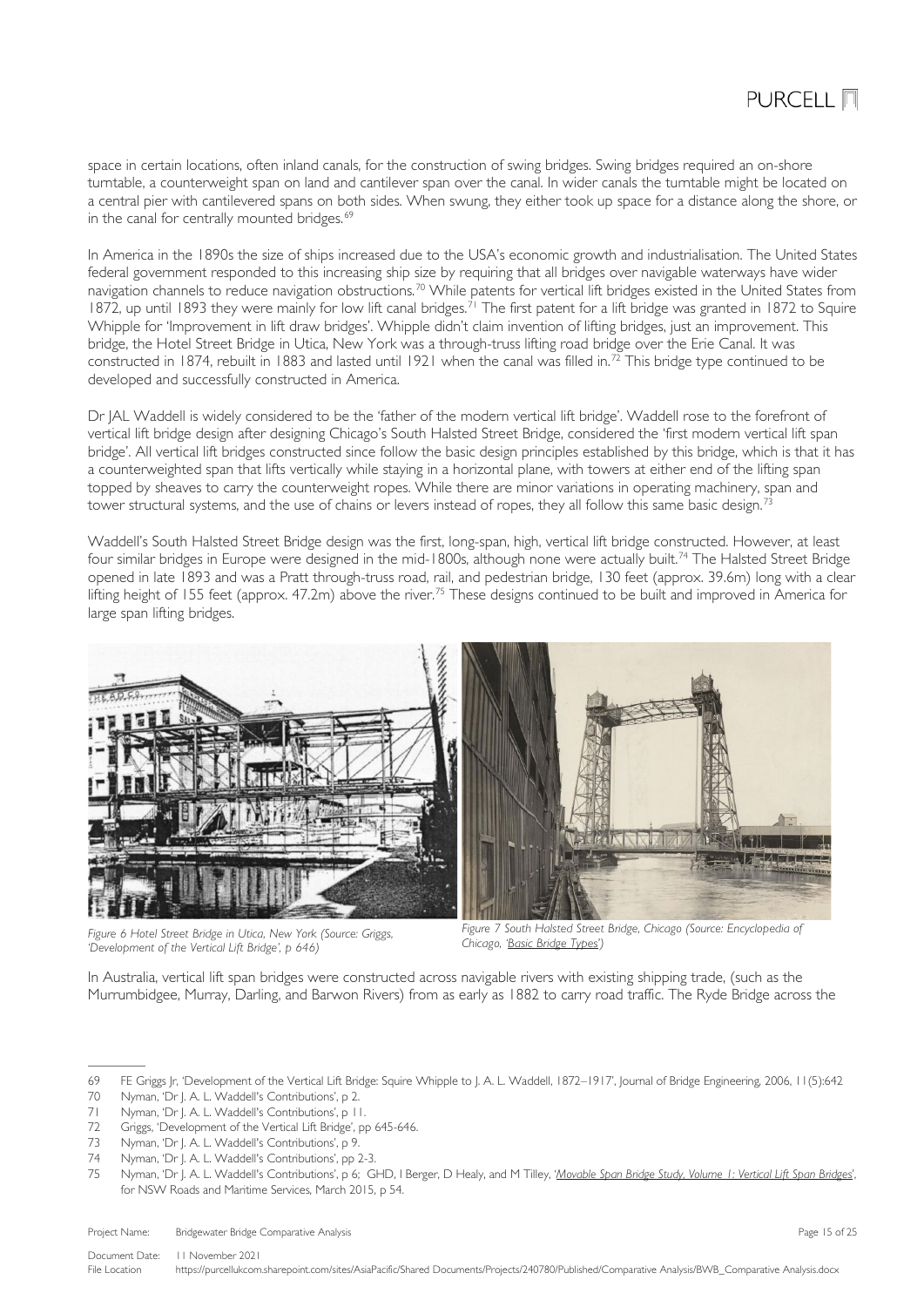## **PURCELL 图**

Parramatta River, completed in 1935, was the first Waddell – type lifting bridge constructed in NSW<sup>[76](#page-15-1)</sup> (and likely in Australia).

The following timeline is an abbreviated chronology of vertical lift bridges in Australia in relation to Waddell's designs:



### <span id="page-15-0"></span>Lift Span Bridges in Tasmania

The other aspect of comparison for the Bridgewater Bridge is the inclusion of a lifting span. It was not Tasmania's largest lifting span (that honour going to the Hobart Bridge), but remains the only surviving bridge of this type in Tasmania. Bridges with moving spans are rare in Tasmania generally, the only two other examples known to the author being the bascule bridge at Constitution dock, constructed in 1935 and essentially reconstructed in 1990; and the pivoting span of the Victoria Bridge which was constructed in 1960.

Whitham considers that the Bridgewater Bridge embodies the Government's desire to stimulate the post-depression economy by supporting a new industry in the form of the Australian Newsprint Mills (ANM). ANM proposed to build a factory upstream of the Bridgewater crossing, and ship raw materials and products on the river between Boyer and Hobart. ANM required a clear opening width of 120 feet and height of 100 feet to accommodate ships of between 3000 to 5000 tons. Bascule or swing-span bridges could not accommodate ships of these sizes, so the choice of a vertical lift bridge was made.[77](#page-15-2)

The Bridgewater Bridge is a rare example of an all-welded Pratt through truss vertical lift span bridge based on the designs of American bridge designer, Dr A.J. Waddell. Waddell's first vertical lift span bridge was constructed in Chicago in 1893. Waddell's lift span design emerged from the need for a greater span to allow wider and larger ships to pass under the bridge

<span id="page-15-1"></span><sup>76</sup> GHD et al, '*Movable Span Bridge Study, Volume 1*', p 59.

<span id="page-15-2"></span><sup>77</sup> Whitham, '*[The Bridges, Roads and Rails of Bridgewater](https://search.informit.org/doi/abs/10.3316/ielapa.900101326)*', *pp* 72-73.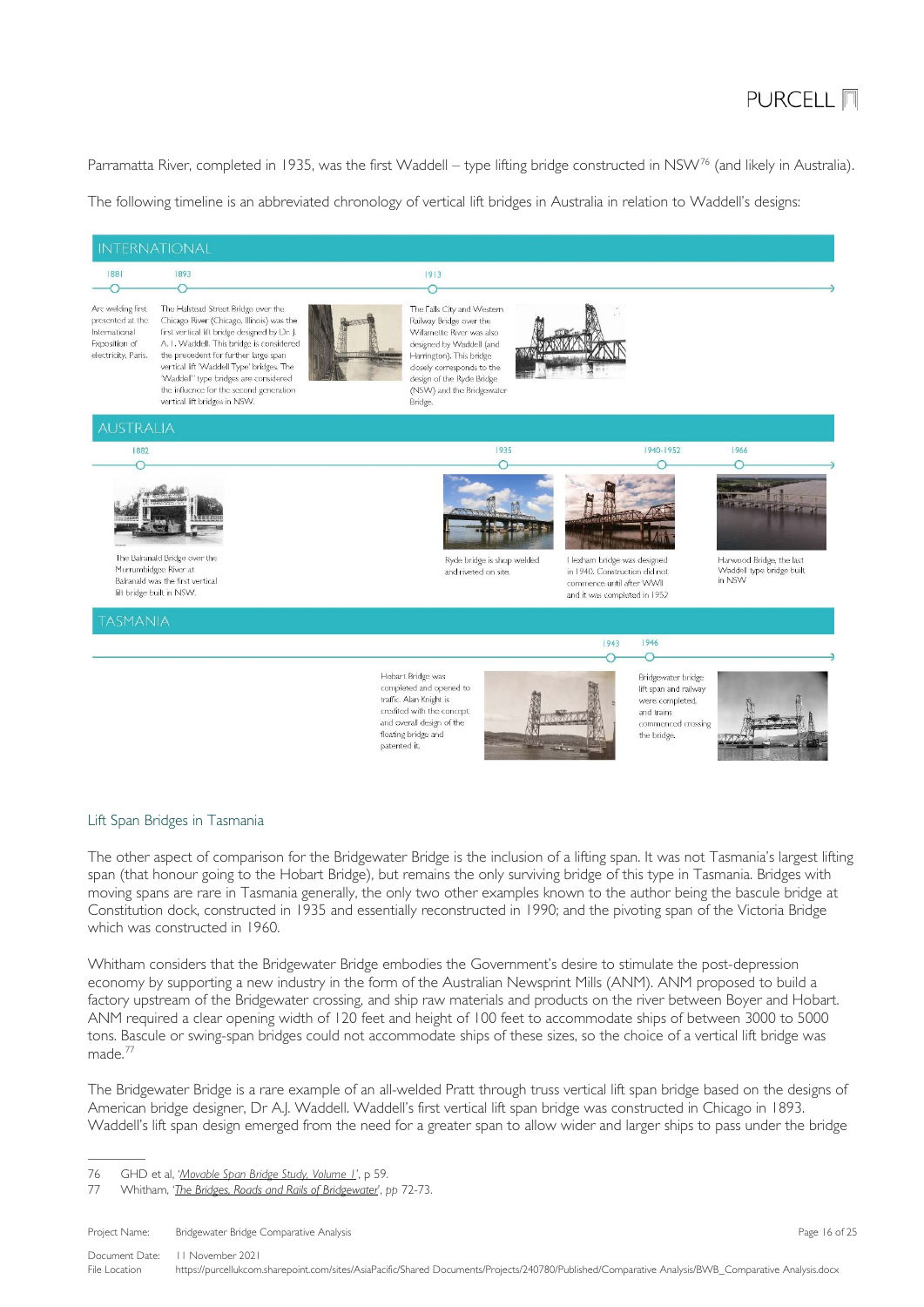without having central piers to obstruct navigation (like swing span bridges).<sup>[78](#page-16-1)</sup> Similar requirements led to the adoption of this style of moving bridge in Australia.

There are no comparative extant bridges in Tasmania. The only other similar vertical lift span bridge built in Tasmania was in the Hobart Floating Bridge. The vertical lift span section of the Hobart bridge was wider (at 180 feet) and was the largest opening span in Australia.[79](#page-16-2) Allan Knight designed both bridges with DV Isaacs as the consulting engineer. George Balsille (then Director of Public Works) and Knight inspected various types of lifting bridges in NSW in 1936 to determine the most appropriate type for the Derwent River. In the same year, Knight proposed a design of a curved floating bridge with a lift span for the Hobart Bridge. Knight then went to America in 1937 to study lifting bridges prior to construction of both the Tasmanian bridges.[80](#page-16-3) While preliminary site work for the Bridgewater Bridge began in 1937, World War Two delayed construction due to materials shortages and the transfer of workers and materials to the Hobart Bridge project.<sup>[81](#page-16-4)</sup> Construction of the Hobart Bridge began in 1938 and in contrast to the Bridgewater Bridge, the Hobart Bridge trusses were welded in the fabricators shop and connected on site with rivets. The Bridgewater Bridge opened to traffic in March 1942, although the lifting span was not operable until 1946.<sup>[82](#page-16-5)</sup> The Hobart Bridge was opened to traffic in December of 1943.<sup>[83](#page-16-6)</sup>

### <span id="page-16-0"></span>Lift Span Bridges in Australia

NSW has more movable bridges that any other state owing to the number of navigable rivers and the use of shipping through the inland.<sup>[84](#page-16-7)</sup> The GHD moveable bridge study has identified a total of sixty-five movable bridges in the state,<sup>[85](#page-16-8)</sup> thirty-two of which were built prior to 1920.<sup>[86](#page-16-9)</sup> Of the thirty-three built after 1920, there are six comparative examples of Waddell-type, Pratt through truss, vertical-lift span bridges in NSW. The first one constructed in NSW was at Ryde (in Sydney) which was completed in 1935 and was one of the bridges inspected by Balsille and Knight in 1936. The other NSW bridges were constructed at: Taree (1940); Hexham (1952); Bateman's Bay (1956); Wardell (1964); and Harwood (1966).<sup>[87](#page-16-10)</sup> All of these lift bridges were built over navigable rivers where there was existing river trade and low riverbanks. The cost of building fixed bridges long enough to achieve the required vertical clearance to allow ships to pass under was prohibitive, hence the use of opening bridges.[88](#page-16-11) Hexham Bridge construction was delayed by World War Two, similar to Bridgewater Bridge. While Hexham Bridge was designed in 1940, construction did not commence until after the War in 1945.<sup>[89](#page-16-12)</sup>

Project Name: Bridgewater Bridge Comparative Analysis **Page 17 of 25** and 25 of 25 and 25 of 25 and 25 and 25 and 25 and 25 and 25 and 25 and 25 and 26 and 26 and 26 and 27 of 25 and 27 of 25 and 27 of 25 and 27 of 25 and

<span id="page-16-2"></span><span id="page-16-1"></span><sup>78</sup> Nyman, "Dr. J. A. L. Waddell's Contributions to Vertical Lift Bridge Design," p 5-6.<br>79 GHD. 'Tasmania's Truss Bridges Combarative Heritage Assessment'. p 234.

<sup>79</sup> GHD, '*[Tasmania's Truss Bridges Comparative Heritage Assessment](https://www.burnie.net/files/assets/public/hptrim/land-use-and-planning-programs-heritage-listings/burnie-heritage-study-doc-3-of-12-volume-2-assessment-and-management-report-cd-les-pln-012.pdf)*', p 234.

<span id="page-16-3"></span><sup>80</sup> B Cole, 'Hobart's Floating Bridge: Nomination for a Heritage Recognition Award', Engineering Heritage Tasmania. Version 2, April 2014, p 7, 11; GHD, '*[Tasmania's Truss Bridges Comparative Heritage Assessment](https://www.burnie.net/files/assets/public/hptrim/land-use-and-planning-programs-heritage-listings/burnie-heritage-study-doc-3-of-12-volume-2-assessment-and-management-report-cd-les-pln-012.pdf)*', p 96.

<span id="page-16-4"></span><sup>81</sup> GHD, '*[Tasmania's Truss Bridges Comparative Heritage Assessment](https://www.burnie.net/files/assets/public/hptrim/land-use-and-planning-programs-heritage-listings/burnie-heritage-study-doc-3-of-12-volume-2-assessment-and-management-report-cd-les-pln-012.pdf)*', p 197.

<span id="page-16-5"></span><sup>82</sup> GHD, '*[Tasmania's Truss Bridges Comparative Heritage Assessment](https://www.burnie.net/files/assets/public/hptrim/land-use-and-planning-programs-heritage-listings/burnie-heritage-study-doc-3-of-12-volume-2-assessment-and-management-report-cd-les-pln-012.pdf)*', p 199.

<span id="page-16-6"></span><sup>83</sup> Whitham, "The bridges, roads and rails of Bridgewater," p 72-73; Cole, Hobart's Floating Bridge, p 7.

<span id="page-16-7"></span><sup>84</sup> C O'Connor, *Spanning Two Centuries Historic Bridges of Australia*, Queensland, University of Queensland Press, 1985, p 44.<br>85 GHD et al. 'Movable Span Bridge Study Volume 1' pp 14-18

<span id="page-16-8"></span><sup>85</sup> GHD et al, '*Movable Span Bridge Study, Volume 1*', pp 14-18

<span id="page-16-9"></span><sup>86</sup> C O'Connor, *Spanning Two Centuries Historic Bridges of Australia*, Queensland, University of Queensland Press, 1985, p 44.

<span id="page-16-10"></span><sup>87</sup> GHD et al, '*Movable Span Bridge Study, Volume 1*', p 59

<span id="page-16-11"></span><sup>88</sup> D Carter, and G Chirgwin. 'Vertical Lift Span Bridges in NSW An Historical Perspective'. *Austroads Bridge Conference, 4th*, 2000, Adelaide, South Australia, Issue AP-G64/00 Vol 3, 2000, p 93-94; GHD, '*[Tasmania's Truss Bridges Comparative Heritage Assessment](https://www.burnie.net/files/assets/public/hptrim/land-use-and-planning-programs-heritage-listings/burnie-heritage-study-doc-3-of-12-volume-2-assessment-and-management-report-cd-les-pln-012.pdf)*', p 12.

<span id="page-16-12"></span><sup>89</sup> GHD et al, '*Movable Span Bridge Study, Volume 1*', pp 205-206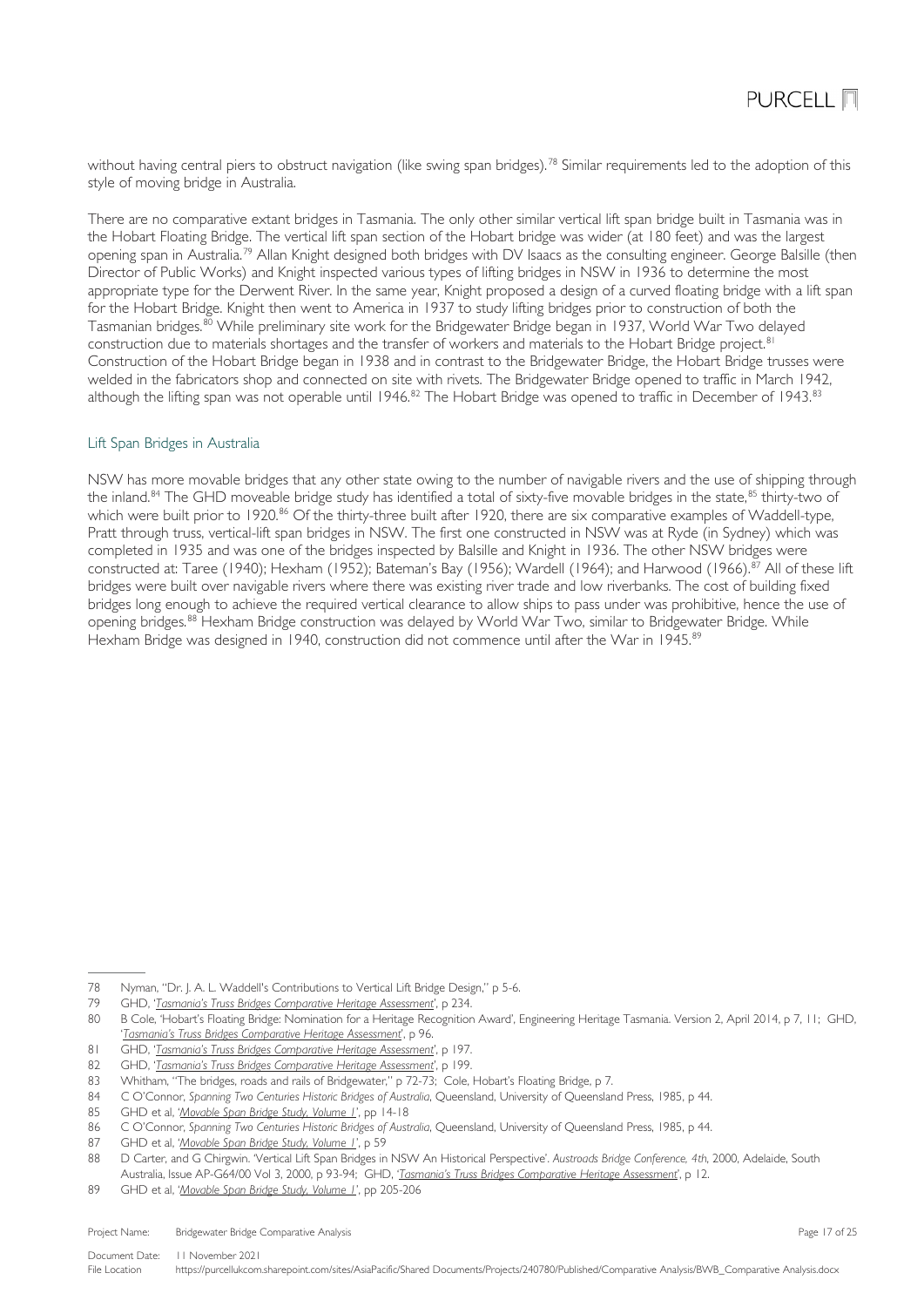

*Figure 8 The Ryde Bridge (Source: City of Canada Bay, ['The Ryde Bridges'](https://canadabayheritage.asn.au/the-ryde-bridges/)  [website], updated March 21, 2019)*

*Figure 9 Bridgewater bridge – a vertical lift, Pratt truss through bridge. (Source: ['Tugboat with barges from APPM Boyer passing under the](https://stors.tas.gov.au/AI/AB713-1-5575)  [Bridgewater Elevator bridge',](https://stors.tas.gov.au/AI/AB713-1-5575) 1957, TAHO, AB713/1/5575)*

All of these six Waddell-type bridges were built by the Department of Main Roads, NSW. The main differences between all of the bridges lie in the number of truss spans either side of the lifting span, the truss construction method, and the construction of the bridge piers and foundations. The number of approach spans is determined by the width of the river and/or the foundation soil type either side of the river. All of the NSW bridge trusses were shop welded and the welded spans were transported to the site and rivetted together, whereas the Bridgewater Bridge truss members were fabricated, erected, and welded on site. [90](#page-17-0)

The other main difference between the NSW bridges and Bridgewater is that they are all road bridges with a footpath / cycleway on the side. Bridgewater Bridge also carries a rail line adjacent to the centrally located road lanes, with the footpath / cycleway on the opposite side of the road lanes. The NSW bridges are all supported by reinforced concrete piers, whereas the Bridgewater Bridge has piles supported by concrete caissons. Like the Bridgewater Bridge, three of the last four bridges built in NSW are still operable (The Clyde-Bateman's Bridge was operable up until it's demolition in March 2021), as is the Bridgewater Bridge. While the Ryde bridge retains the towers and pulleys, most of the lifting mechanism was removed.

Two bridges in NSW have modifications to the standard lift span design, Wardell, and Martin. Wardell Bridge has no truss spans either side of the lifting span, instead it has reinforced concrete approach spans and the towers are supported by an extra set of concrete piers on each side of the lifting span.<sup>[91](#page-17-1)</sup> The Martin Bridge has a plate web girder lifting section rather than a Pratt through truss. All of the lifting mechanism and the towers were removed from the Martin Bridge so it is also no longer operable.

The following table summarises the NSW lifting bridges:

<span id="page-17-4"></span>

| Table 3 – Summary of the six surviving 'Waddell' or 'Ryde' type bridges in NSW |  |  |  |  |  |
|--------------------------------------------------------------------------------|--|--|--|--|--|
|--------------------------------------------------------------------------------|--|--|--|--|--|

| <b>Bridge Location</b>                                             | Constructed<br>by <sup>92</sup>      | Length            | Completion<br>date | Construction<br>method             | Movable<br>span truss<br>type | Bridge type          |
|--------------------------------------------------------------------|--------------------------------------|-------------------|--------------------|------------------------------------|-------------------------------|----------------------|
| Ryde Bridge (Uhr's Point),<br>Parramatta River, Ryde <sup>93</sup> | Department of<br>Main Roads<br>(DMR) | 134.7m<br>opening | 1935               | Shop-welded, site<br>riveted steel | Pratt                         | through lift<br>span |
| Martin, Manning River, Taree   DMR                                 |                                      | 18.2m<br>opening  | 1940               | Shop-welded, site<br>riveted steel | plate web<br>girder           | deck lift<br>span    |

<span id="page-17-0"></span><sup>90</sup> DV Isaacs, 'Design of Welded Steelwork in Bridgewater Bridge, Tasmania', Transactions of the Institution of Engineers, Australia, XX11, Dec 1941, p 285.

<span id="page-17-1"></span><sup>91</sup> GHD et al, '*Movable Span Bridge Study, Volume 1*', p 229

<span id="page-17-2"></span><sup>92</sup> The designer of these bridges in not noted in the study.

<span id="page-17-3"></span><sup>93</sup> GHD, '*[Tasmania's Truss Bridges Comparative Heritage Assessment](https://www.burnie.net/files/assets/public/hptrim/land-use-and-planning-programs-heritage-listings/burnie-heritage-study-doc-3-of-12-volume-2-assessment-and-management-report-cd-les-pln-012.pdf)*', p 184.

Project Name: Bridgewater Bridge Comparative Analysis **Page 18 of 25** and 25 and 25 and 25 and 25 and 25 and 25 and 25 and 25 and 25 and 25 and 25 and 25 and 25 and 25 and 25 and 26 and 26 and 27 and 27 and 28 and 29 and 2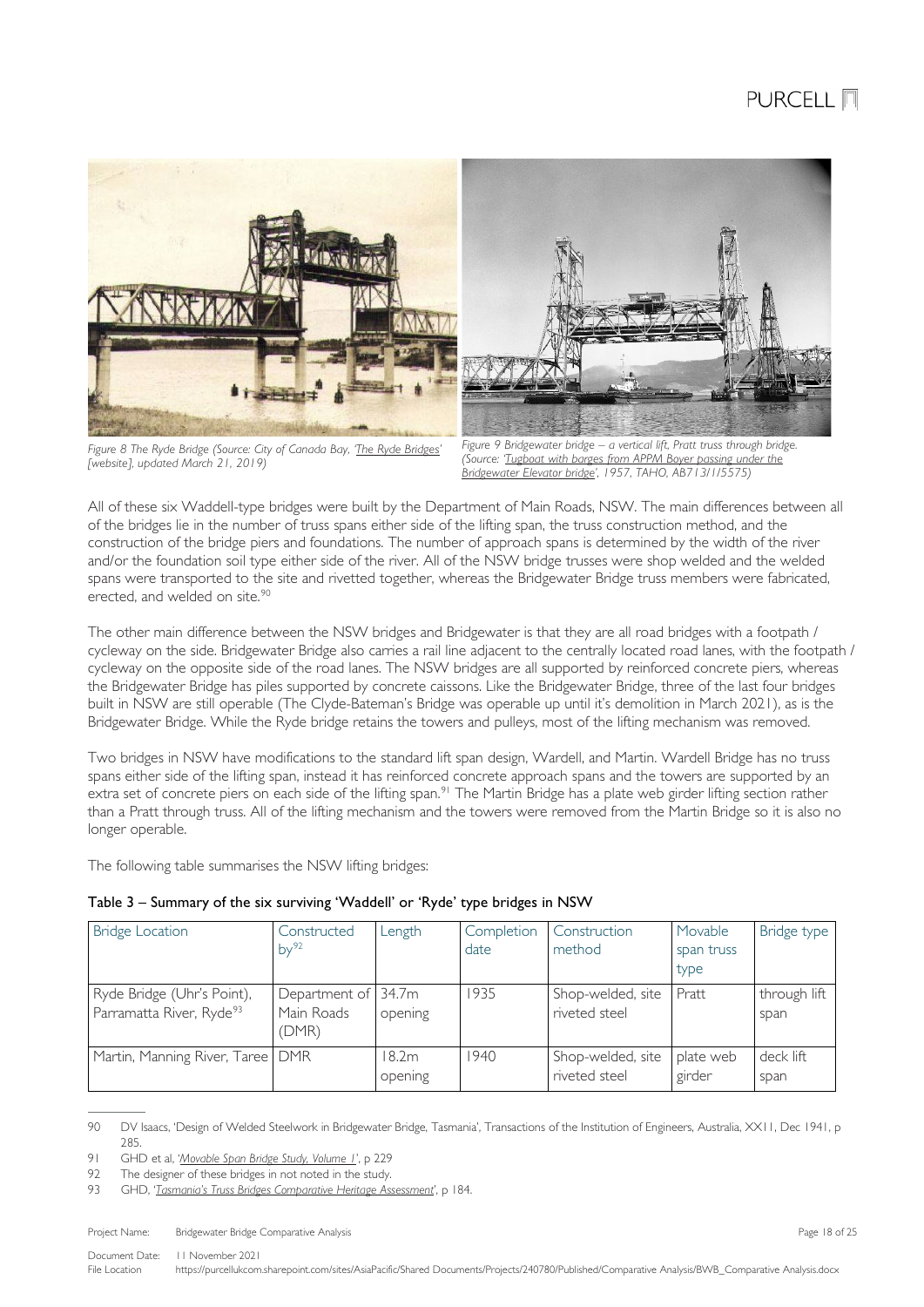| Hexham Bridge, Hunter<br>River, Hexham                                | <b>DMR</b> | 37.9m<br>opening,<br>348m total  | 1952 | Shop-welded, site<br>riveted steel | Pratt | through lift<br>span |
|-----------------------------------------------------------------------|------------|----------------------------------|------|------------------------------------|-------|----------------------|
| Clyde Batemans, Clyde River, DMR<br>Batemans Bay (demolished<br>2021) |            | 28.7m<br>opening,<br>29 Im total | 1956 | Shop welded, site<br>riveted steel | Pratt | through lift<br>span |
| Wardell, Richmond River,<br>south of Ballina                          | <b>DMR</b> | 25.4m<br>opening                 | 1964 | Shop welded, site<br>riveted steel | Pratt | through lift<br>span |
| Harwood, Clarence River,<br>Harwood                                   | <b>DMR</b> | 37.8m<br>opening<br>888m total   | 1966 | Shop welded, site<br>riveted steel | Pratt | through lift<br>span |

Bridgewater Bridge is important because it is the largest surviving lift span bridge in Australia.<sup>[94](#page-18-1)</sup> Bridgewater Bridge is also considered to potentially be the '*oldest surviving all-welded railway truss bridge and oldest all-welded railway lift span*' [95](#page-18-2) existing in the world. [96](#page-18-3) This claim would require further research to be fully justified.

There are other steel lift span bridges in Australia, all of which are generally small, carry road traffic only, and are not of the Wardell type. Most of these are also associated with crossings that use timber girder and/or timber truss approach spans. Those lift span bridges are particularly vulnerable to demolition because of the difficulties and the costs associated with maintaining and upgrading the timber approach spans.<sup>[97](#page-18-4)</sup>

### <span id="page-18-0"></span>Fatigue

Bridgewater Bridge is considered important because the design demonstrates consideration of the issue of fatigue in the design of welds and also in the detailing of strengthening plates. The performance characteristics of rivetted structures (load capacity, thermal movement and fatigue) were reasonably understood from a long service history. The long-term performance of welds was not so assured, although load capacity could be demonstrated and thermal stresses could be alleviated by movement joints. The issue of fatigue was (and still is) of concern. Fatigue relates to deterioration as a result of cyclical application of significant loads over a long period of time. This is particularly of concern in rail bridges where the design load is applied periodically over an extended period of time and, depending on design, the load can cause reversal of stress in members (ie changes from tension to compression).<sup>[98](#page-18-5)</sup>

The use of the word 'fatigue' relating to service failures of metal equipment occurred in 1854, in a paper by Braithwaite, an English engineer. The earliest fatigue tests were published in 1837 by WAJ Albert who constructed a test machine for the metal conveyor chains in the Clausthal mines. A series of disastrous railroad accidents occurred in the period to 1887 which were attributed to fatigue failures of axles, carriage couplings and rails.<sup>[99](#page-18-6)</sup> While these fatigue failures weren't due to welding, their investigation introduced the concepts of loads, forces, stress, strength, crack propagation and design life for riveted joints that were later applied to welded joints.<sup>[100](#page-18-7)</sup> The first books on fatigue were published in the UK (1924), USA (1927), Europe (in several countries in 1929). Shütz considers that the 'foundations were laid' between 1920-1945 for almost all of today's knowledge of fatigue, including for welded and riveted joints of structural steels in 1931.<sup>[101](#page-18-8)</sup>

In the first half of the twentieth century, some all-welded, or weld-strengthened railway bridges developed cracks after a few years. The world's first railway bridge reportedly had cracks in the butt welds of the lower flanges within a few days of operation. After this, US national railway companies' engineers continued to construct truss bridges using rivets for a considerable amount of time.<sup>[102](#page-18-9)</sup> The International Association for Bridge and Structural Engineering (IABSE) held its first two

Project Name: Bridgewater Bridge Comparative Analysis **Page 19 of 25** and 25 and 25 and 25 and 25 and 25 and 25 and 25 and 25 and 25 and 25 and 25 and 25 and 26 and 26 and 26 and 26 and 26 and 27 and 27 and 28 and 28 and 2

<span id="page-18-1"></span><sup>94</sup> Cooper. '*[Nomination for Engineers Australia Engineering Heritage Recognition](https://portal.engineersaustralia.org.au/heritage/bridgewater-bridge-hobart-tasmania)*', p 7.

<span id="page-18-2"></span><sup>95</sup> Cooper, '*[Nomination for Engineers Australia Engineering Heritage Recognition](https://portal.engineersaustralia.org.au/heritage/bridgewater-bridge-hobart-tasmania)*', p 6

<span id="page-18-3"></span><sup>96</sup> Cooper, '*[Nomination for Engineers Australia Engineering Heritage Recognition](https://portal.engineersaustralia.org.au/heritage/bridgewater-bridge-hobart-tasmania)*', p 7.

<span id="page-18-4"></span><sup>97</sup> GHD et al, '*Movable Span Bridge Study, Volume 1*', pp 14-18.

<span id="page-18-5"></span><sup>98</sup> S Wiltshier (Mott MacDonald) Unpublished notes on the Bridgewater Bridge engineering, 2020.

<span id="page-18-7"></span><span id="page-18-6"></span><sup>99</sup> W Schütz, 'A History of Fatigue', *Engineering Fracture Mechanics*, 1996, 54(2):264.

<sup>99</sup> W Schütz, 'A History of Fatigue', Eng<br>100 Schütz, 'A History of Fatigue', p 266.

<span id="page-18-8"></span><sup>101</sup> Schütz, 'A History of Fatigue', p 268.

<span id="page-18-9"></span><sup>102</sup> Alencar, et al, '*[Fatigue cracking of welded railway bridges](https://doi.org/10.1016/j.engfailanal.2019.05.037)*', p 160.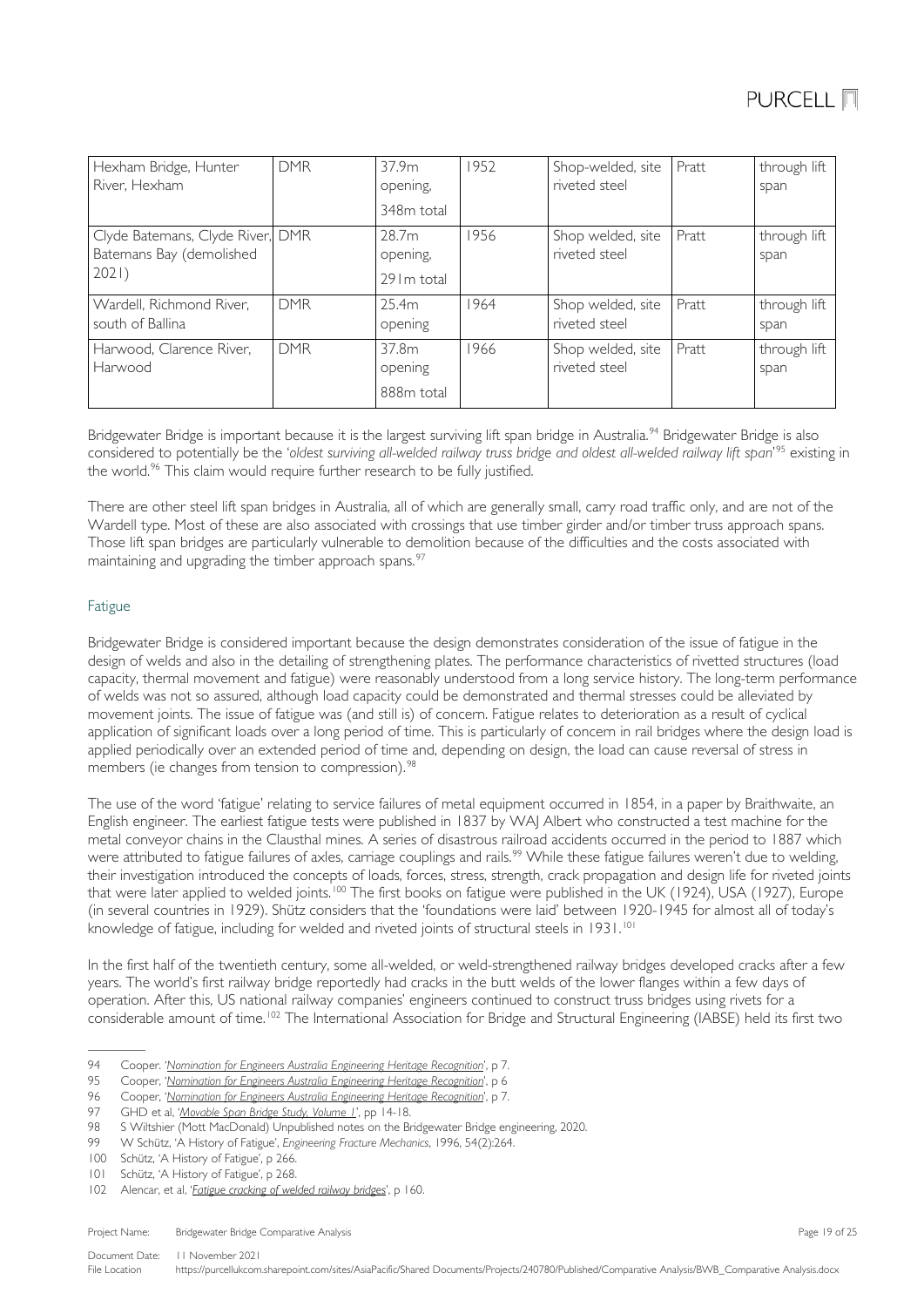

conferences in Paris in 1932 and Berlin in 1936. The state-of-the-art of bridge welding technology, and the relative advantages of welding over riveting were discussed and debated at these conferences.<sup>[103](#page-19-0)</sup> However, the reasons cracking occurred was not common knowledge among bridge engineers in the 1930s.<sup>[104](#page-19-1)</sup>

In Tasmania, the Department of Public Works was aware of the issue of brittle fracture before commencing the design of Bridgewater Bridge. Knight completed a Master's thesis in 1935 on the 1934 construction of the Leven River Bridge. The Leven River Bridge was not a truss bridge, rather a composite steel beam and reinforced concrete deck. However, the required length of the beams meant that smaller beams were spliced together by butt welding, with the webs and flanges bevelled prior. Cover plates were used to reinforce the webs, providing 25% excess strength at the splice. In his paper, Knight wrote of more recent experiment-based information regarding the *'importance of shaping the cover plates to reduce fatigue stresses'*, and that improperly designed cover plates may even reduce, rather than strengthen a welded joint when subjected to '*alternative loads*'. [105](#page-19-2)

Isaacs was commissioned in 1935 to provide expert advice to the Department of Public Works on the most suitable structural form to enable the use of for electric welding for the construction of Bridgewater Bridge. David Isaacs worked closely with Knight and carried out the detailed design work. Isaacs also published a paper on the distribution of stresses in fillet welds in 1936. [106](#page-19-3) In 1937 Knight was made Chief Engineer of the Department of Public Works. Also in 1937, Knight toured the USA and Canada to investigate lift span bridge design, construction, and operation.<sup>[107](#page-19-4)</sup> Fatigue consideration in bridge design was in its early days at the time of design of the Bridgewater Bridge.[108](#page-19-5) In 1941 David Isaacs published an article on the design of welds used in the Bridgewater Bridge.<sup>[109](#page-19-6)</sup>

Review of Isaacs' paper on his design approach indicates that Isaacs developed a set of 'rules' for the design (design parameters). These rules put in place limitations on stress for certain types of connection. These limitations were guided by existing codes but appear to have also relied on a certain level of reasonable judgement by Isaacs. The design also used, in Isaacs words, *"a new conception of welded truss design which seems best described by the term "force flow."* This concept sought to avoid abrupt changes in both direction of forces and stress levels at connections, by the strategic use of shaped gussets, profiled to curves, and tapered stiffening plates.<sup>[110](#page-19-7)</sup>

This concept appears to have been a combination of art and science, whereby Isaacs visualised and drew notional lines of force through the connections. Further research would be required to determine if this concept was the fore runner of a widely adopted method of analysis. It is likely that such an approach would not have been formalised by calculation until the more recent advent of computer aided design and finite-element analysis.<sup>[111](#page-19-8)</sup>

The idea does however achieve pleasing sculptural form in the bridge, which does set it apart in aesthetic terms. As noted by Fowler in 2011, the refurbishment works carried out Bridgewater in the early 2000s found that some of the details that were originally incorporated to reduce susceptibility to metal fatigue, are now themselves still considered susceptible to fatigue. Other measures have however been effective, and the fact that fatigue was considered and addressed is still of interest. Fairly recent analysis showed that almost all elements of the bridge still had extensive remaining fatigue life.<sup>[112](#page-19-9)</sup> The performance of the bridge in use over 80 years also seems to indicate that the approach had merit with regard to strength and fatigue performance.

<span id="page-19-8"></span>111 Isaacs, 'Design of Welded Steelwork in Bridgewater Bridge, Tasmania', p 280.

<span id="page-19-0"></span><sup>103</sup> Alencar, et al, '*[Fatigue cracking of welded railway bridges](https://doi.org/10.1016/j.engfailanal.2019.05.037)*', p 156.

<span id="page-19-1"></span><sup>104</sup> Alencar, et al, '*[Fatigue cracking of welded railway bridges](https://doi.org/10.1016/j.engfailanal.2019.05.037)*', p 159.

<span id="page-19-2"></span><sup>105</sup> AW Knight, 'The Design and Construction of Composite Slab and Girder Bridges, with Particular Reference to the Leven Bridge at Ulverstone', Masters of Engineering Thesis, University of Tasmania, 1935, p 7, quoted in GHD, '*[Tasmania's Truss Bridges Comparative Heritage Assessment](https://www.burnie.net/files/assets/public/hptrim/land-use-and-planning-programs-heritage-listings/burnie-heritage-study-doc-3-of-12-volume-2-assessment-and-management-report-cd-les-pln-012.pdf)*', p 198.

<span id="page-19-3"></span><sup>106</sup> GHD, '*[Tasmania's Truss Bridges Comparative Heritage Assessment](https://www.burnie.net/files/assets/public/hptrim/land-use-and-planning-programs-heritage-listings/burnie-heritage-study-doc-3-of-12-volume-2-assessment-and-management-report-cd-les-pln-012.pdf)*', p 198. 107 Cooper, Nomination for Engineers Australia Engineering Heritage Recognition, p 7.

<span id="page-19-5"></span><span id="page-19-4"></span><sup>108</sup> Cooper, Nomination for Engineers Australia Engineering Heritage Recognition, p 7.

<span id="page-19-6"></span><sup>109</sup> DV Isaacs, 'Design of Welded Steelwork in Bridgewater Bridge, Tasmania', *Transactions of the Institution of Engineers, Australia*, XX11, Dec 1941, pp 279-286.

<span id="page-19-7"></span><sup>110</sup> Isaacs, 'Design of Welded Steelwork in Bridgewater Bridge, Tasmania', p 280.

<span id="page-19-9"></span><sup>112</sup> A Fowler, 'River Derwent, Tasmania – Bridgewater Bridges – Past and Present', 16th Engineering Heritage Australia Conference Hobart November 2011, p 7.

Project Name: Bridgewater Bridge Comparative Analysis **Page 20 of 25** and 25 and 25 and 20 of 25 and 20 of 25 and 20 of 25 and 20 of 25 and 20 of 25 and 20 of 25 and 20 of 25 and 20 of 25 and 20 of 25 and 20 of 25 and 20 o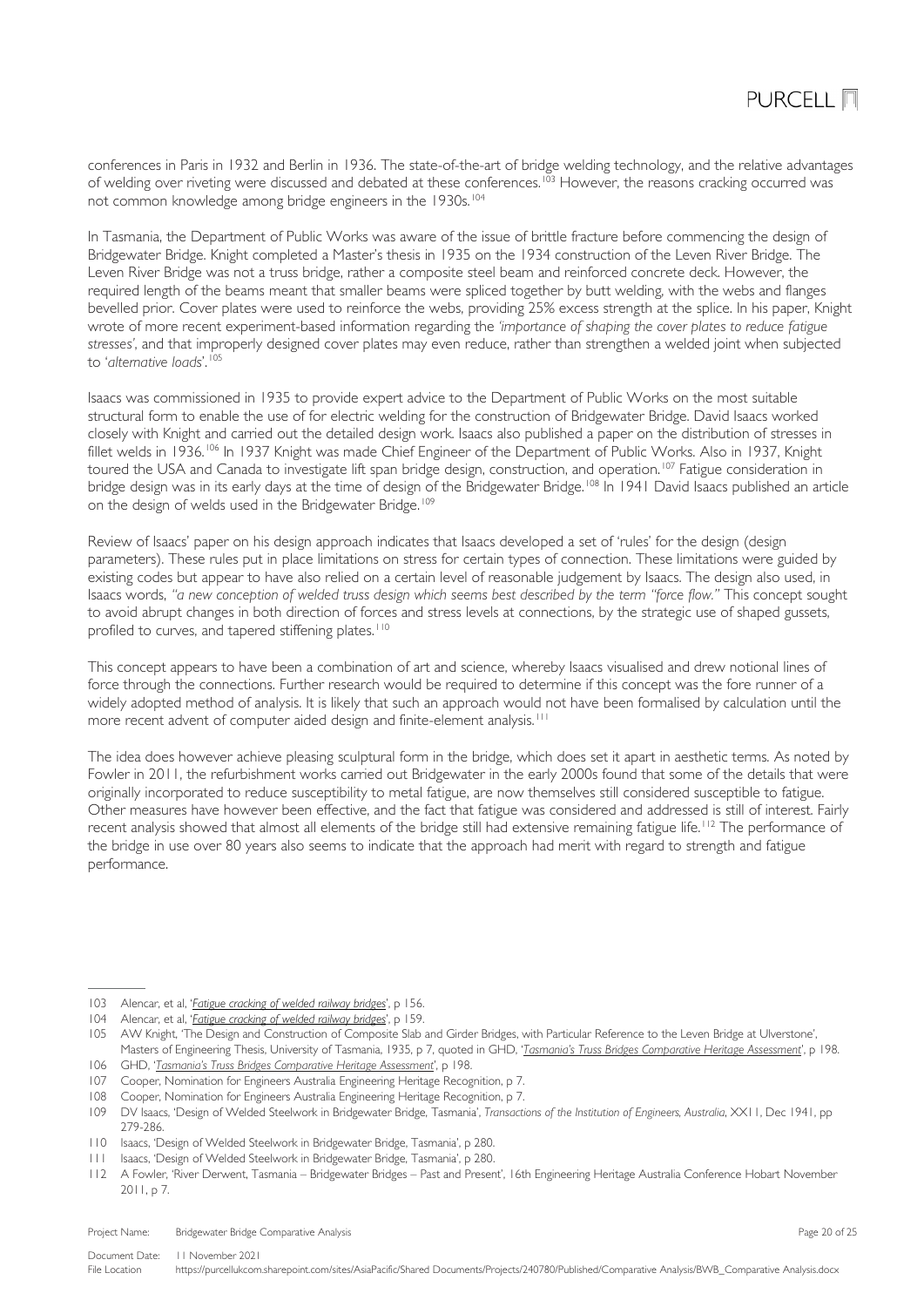## <span id="page-20-0"></span>SUMMARY AND CONCLUSION

### <span id="page-20-1"></span>THE CAUSEWAY

There are claims about the causeway being one of the most significant convict built works in Australia. However, the causeway was not included in the Australian Convict Sites Serial World Heritage Listing. Instead the Great North Road was chosen as being the best surviving example and an earlier example of civil work undertaken by convict labour. The current causeway is also quite different to the original causeway, having been widened and/or raised several times in the evolution of the river crossing to cope with the significant settlement of the causeway and the increased amount of infrastructure born by the causeway.

The causeway is significant in a State context.

### <span id="page-20-2"></span>THE BRIDGE

### Table 4 Bridgewater Bridge summary of significance claims

The following table assess the claims made about the significance of Bridgewater Bridge, that it:

| Claim |                                                                                                                                                                                       | Source                                   | Confirmed /<br>Refuted | Reason                                                                                                                                                       |
|-------|---------------------------------------------------------------------------------------------------------------------------------------------------------------------------------------|------------------------------------------|------------------------|--------------------------------------------------------------------------------------------------------------------------------------------------------------|
|       | is the oldest surviving lift span bridge in Australia                                                                                                                                 | THR <sup>113</sup>                       | $\mathbf x$            | NSW has many older bridges of<br>other types still extant. The 1935<br>Ryde bridge in NSW is the oldest<br>surviving lift span of this type (see<br>Table 3) |
|       | is Tasmania's only surviving lift span bridge                                                                                                                                         | <b>THR</b>                               |                        | The larger Hobart bridge was<br>demolished (See Table 2).                                                                                                    |
|       | is the largest surviving lift span structure in Australia                                                                                                                             | Austral <sup>114</sup>                   |                        | The lift span is the largest surviving<br>in Australia (See Table 3)                                                                                         |
|       | is a relatively early example of an all-welded bridge                                                                                                                                 | $GHD$ <sup><math>115</math></sup>        |                        | Completed around 18 years from<br>the first all-welded bridges (1928).                                                                                       |
|       | is Tasmania's largest truss bridge                                                                                                                                                    | GHD <sup>116</sup>                       |                        | See Table 1.                                                                                                                                                 |
|       | was the first in Australia, (and possibly more broadly), in<br>which specific design measures were researched and<br>implemented to reduce the risk of metal fatigue in the<br>joints | Robert<br><b>lordan</b><br>$(GHD)^{117}$ |                        | More research would be required<br>to confirm or refute this.                                                                                                |
|       | ahead of its time in its attempts to find a solution to<br>combat problems such as fatigue and brittle fracture;                                                                      | Austral. <sup>118</sup>                  |                        | More research would be required<br>to confirm or refute this.                                                                                                |
|       | may be the oldest surviving all-welded railway truss<br>bridge and railway lift span in the world                                                                                     | lan D.<br>Cooper <sup>119</sup>          | 2                      | More research would be required<br>to confirm or refute this. May not<br>be able to be confirmed or refuted<br>owing to the extent of the claim.             |

<span id="page-20-3"></span>113 Heritage Tasmania, Tasmanian Heritage Register (THR) entry, THR ID Number 618, 'Bridgewater Bridge, Midland Highway, Granton 7030'

<span id="page-20-4"></span>114 Austral Archaeology, 'National Highway Approach to Hobart - Bridgewater Planning Study Heritage Assessment: Stage 1- Volume 2', 1997, p 10.

<span id="page-20-6"></span><span id="page-20-5"></span>115 GHD, '*[Tasmania's Truss Bridges Comparative Heritage Assessment](https://www.burnie.net/files/assets/public/hptrim/land-use-and-planning-programs-heritage-listings/burnie-heritage-study-doc-3-of-12-volume-2-assessment-and-management-report-cd-les-pln-012.pdf)*', p 198.

116 GHD, 'Bridgewater Bridge Replacement Planning Study', p 27.

<span id="page-20-8"></span>118 Austral Archaeology, 'National Highway Approach to Hobart', p 10.

Project Name: Bridgewater Bridge Comparative Analysis **Page 21 of 25** and 25 of 25 and 20 of 25 and 21 of 25 and 21 of 25 and 21 of 25 and 21 of 25 and 21 of 25 and 21 of 25 and 21 of 25 and 21 of 25 and 21 of 25 and 21 of

<span id="page-20-7"></span><sup>117</sup> GHD, '*[Tasmania's Truss Bridges Comparative Heritage Assessment](https://www.burnie.net/files/assets/public/hptrim/land-use-and-planning-programs-heritage-listings/burnie-heritage-study-doc-3-of-12-volume-2-assessment-and-management-report-cd-les-pln-012.pdf)*', pp 202-205.

<span id="page-20-9"></span><sup>119</sup> Chair of Engineering Heritage Tasmania, ID Cooper. '*[Bridgewater Bridge Tasmania. Nomination](https://portal.engineersaustralia.org.au/heritage/bridgewater-bridge-hobart-tasmania)*,' p 6.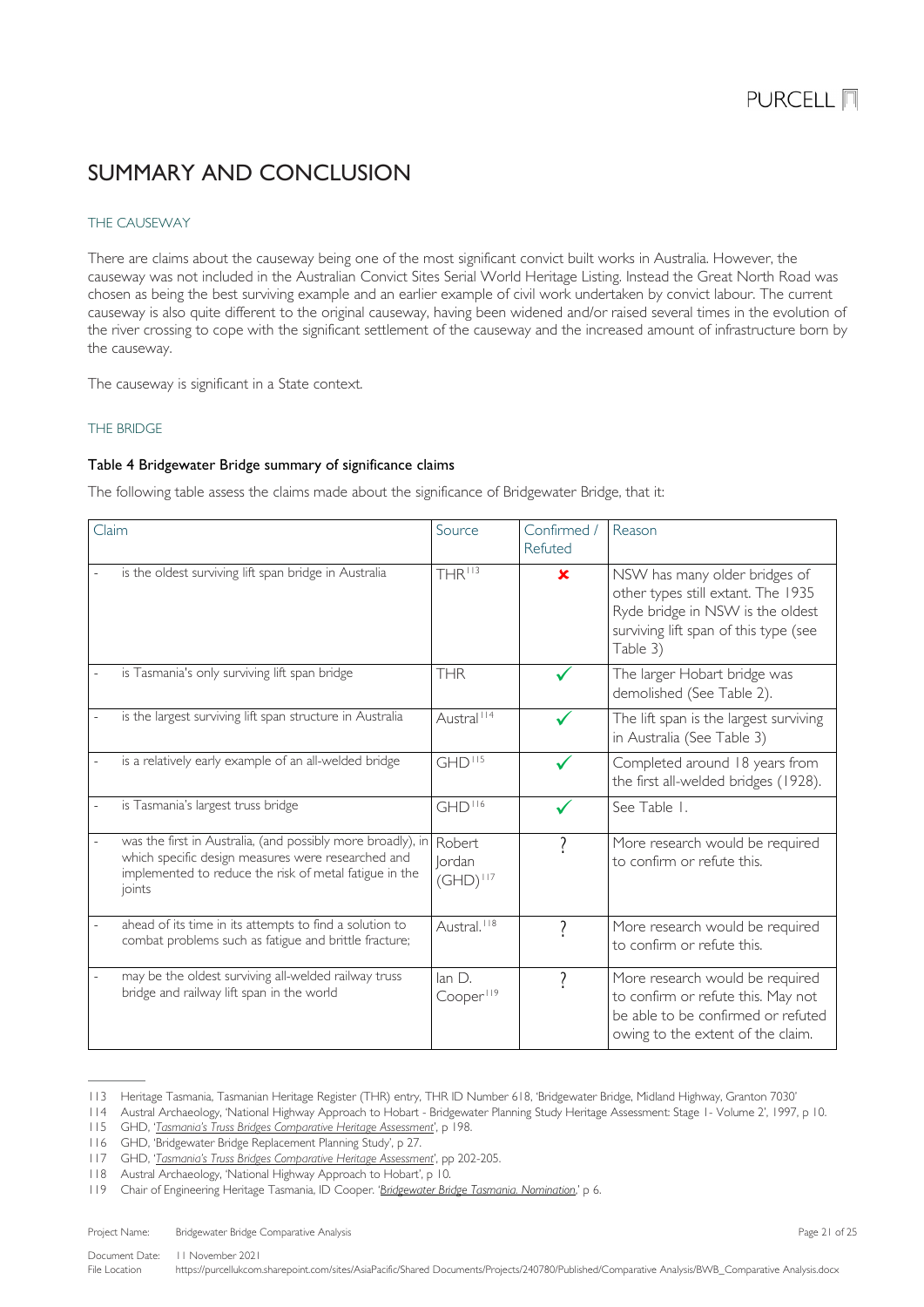

The 2009 GHD Comparative Assessment of Tasmania's Truss Bridges has cited the technical significance of the Bridgewater Bridge. The innovative research and design of the weld details in response to fatigue and brittle fracture is cited.<sup>[120](#page-21-0)</sup> Important advances in welding techniques have also been cited.<sup>[121](#page-21-1)</sup> While these advances may not necessarily be major innovations in welding technology, it is their application to bridge design that is generally considered novel. At the time it was considered novel enough to form the basis of a publication by Issacs. It is not clear if these details were used in any of the other lifting bridges constructed in Australia. The construction methods employed in the NSW vertical lift bridges (shop welded and site rivetted) is not discussed or assessed by GHD in the Vertical Lift Span Bridges section of their movable bridge study.[122](#page-21-2)

It is likely theses details were used in the floating Derwent Bridge at Hobart, as it was designed and constructed by the same team around the same time. However, it is unlikely that this technology is widely recognised as being of importance or represents a paradigm shift in the history of bridge engineering and construction.<sup>[123](#page-21-3)</sup> This structural engineering detail would not be apparent to the general population and would not be likely to be readily apparent to professional engineers without further explanation. The level of significance of such technology might not warrant, on its own, the retention, intact and in-situ, of the entire bridge.

This comparative analysis concludes that the Bridgewater Bridge is rare and significant to the state of Tasmania. It contributes to the landmark qualities of the Bridgewater Crossing comprising a collection of historic components which speak to the evolution of the place. The Landscape and Visual Impact Assessment forming part of the MPIS notes the scenic qualities and interest of the crossing rather than the landscape qualities of the Bridgewater Bridge itself.

<span id="page-21-0"></span><sup>120</sup> GHD, '*[Tasmania's Truss Bridges Comparative Heritage Assessment](https://www.burnie.net/files/assets/public/hptrim/land-use-and-planning-programs-heritage-listings/burnie-heritage-study-doc-3-of-12-volume-2-assessment-and-management-report-cd-les-pln-012.pdf)*', p 205.

<span id="page-21-1"></span><sup>121</sup> GHD, 'Bridgewater Bridge Replacement Planning Study', pp 69-71.

<span id="page-21-2"></span><sup>122</sup> GHD et al, '*Movable Span Bridge Study, Volume 1*'.

<span id="page-21-3"></span><sup>123</sup> Australian Heritage Council, Guidelines for the Assessment of Places for the National Heritage List, 2009, p 39.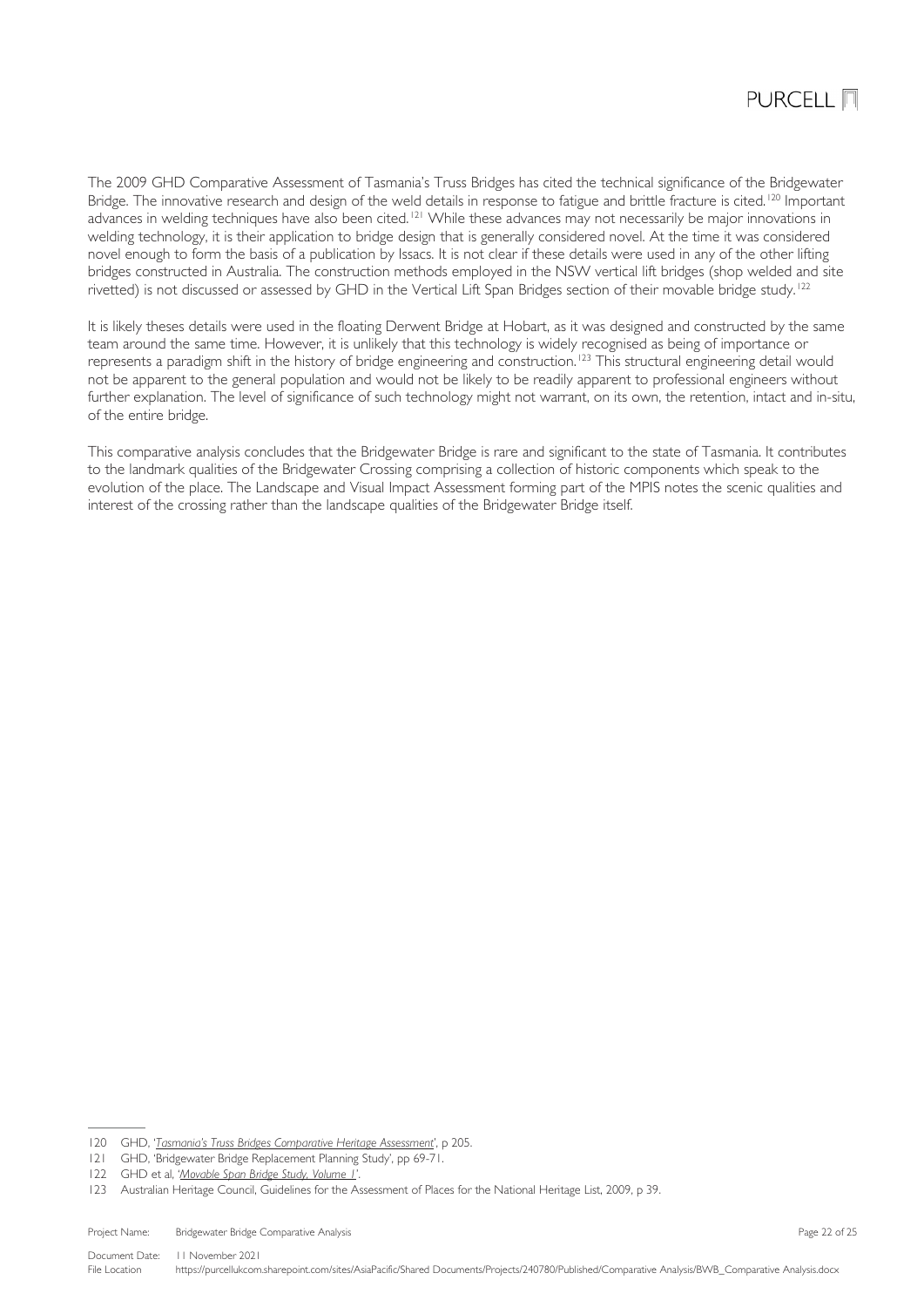## <span id="page-22-0"></span>BIBLIOGRAPHY

G Alencar, A de Jesus, JGS da Silva, and R Calçada, 'Fatigue cracking of welded railway bridges: a review', *Engineering Failure Analysis*, October 2019, 104: 154-176.

Austral Archaeology, 'National Highway Approach to Hobart - Bridgewater Planning Study Heritage Assessment: Stage 1- Volume 2', 1997

Austral Tasmania, 'Draft Bridgewater Causeway and Bridge: Historic Heritage Assessment and Archaeological Zoning Plan', 27 August 2020.

S Bryla, 'The first arc-welded bridge in Europe near Lowicz, Poland', *The Engineer*, September 6th, 1929: 1-8.

P Brinckerhoff and Engineering and Industrial Heritage, 'A Context for Common Historic Bridge Types NCHRP Project 25-25, Task 15', prepared for the National Cooperative Highway Research Program, Transportation Research Council, National Research Council, October 2005, Chapter 2.

Britannica, The Editors of Encyclopaedia, "'truss bridge engineering'". Encyclopaedia Britannica, 16 September 2019, accessed 3 November 2021.

D Carter, and G Chirgwin. 'Vertical Lift Span Bridges in NSW An Historical Perspective'. *Austroads Bridge Conference, 4th*, 2000, Adelaide, South Australia, Issue AP-G64/00 (Vol 3), 2000: 93-106.

Cardno, and McMillan, Britton and Kell Pty Ltd (MBK), '*[Study of the heritage significance of pre-1930 RTA controlled metal road bridges in](https://roads-waterways.transport.nsw.gov.au/documents/about/environment/bridge-types-historical-overviews-2006-pre1930metal.pdf)  [NSW](https://roads-waterways.transport.nsw.gov.au/documents/about/environment/bridge-types-historical-overviews-2006-pre1930metal.pdf)*', report prepared for RTA, February 2001.

B Cole, '*[Hobart's Floating Bridge: Nomination for a Heritage Recognition Award](https://portal.engineersaustralia.org.au/heritage/hobart-floating-bridge)*', *Engineering Heritage Tasmania*. Version 2, April 2014.

ID Cooper. '*[Bridgewater Bridge Tasmania. Nomination for Engineers Australia Engineering Heritage Recognition](https://portal.engineersaustralia.org.au/heritage/bridgewater-bridge-hobart-tasmania)*'. April 2018.

A Fowler, 'River Derwent, Tasmania – Bridgewater Bridges – Past and Present', 16th Engineering Heritage Australia Conference Hobart November 2011,

DJ Fraser, '*[Introduction of American Bridge Technology into New South Wales, Australia](http://www.jstor.org/stable/40968295)*', *The Journal of the Society for Industrial Archeology*, 21(1), 1995: 33-46.

GHD, 'Bridgewater Bridge Replacement Planning Study Historic Heritage Investigations'. August 2010.

GHD, I Berger, D Healy, and M Tilley. '*[Movable Span Bridge Study, Volume 1: Vertical Lift Span Bridges](https://roads-waterways.transport.nsw.gov.au/about/environment/protecting-heritage/movable-span-bridge-study.html)*', report to NSW Roads and Maritime Services, March 2015.

GHD, '*[Tasmania's Truss Bridges Comparative Heritage Assessment](https://www.burnie.net/files/assets/public/hptrim/land-use-and-planning-programs-heritage-listings/burnie-heritage-study-doc-3-of-12-volume-2-assessment-and-management-report-cd-les-pln-012.pdf)*', report to Department of Infrastructure, Energy and Resources, GHD, October 2009.

FE Griggs Jr, 'Development of the Vertical Lift Bridge: Squire Whipple to J. A. L. Waddell, 1872–1917', *Journal of Bridge Engineering*, 2066, 11(5):642-654

DV Isaacs, 'Design of Welded Steelwork in Bridgewater Bridge, Tasmania', *Transactions of the Institution of Engineers*, Australia, XX11, Dec 1941, pp 279-286.

AW Knight, 'The Design and Construction of Composite Slab and Girder Bridges, with Particular Reference to the Leven Bridge at Ulverstone', Masters of Engineering Thesis, University of Tasmania, 1935.

K Maxwell, 'Preservation of Historic Bridges in New South Wales', Austroads Bridge Conference, 4th, 2000, Adelaide, South

Project Name: Bridgewater Bridge Comparative Analysis **Page 23 of 25** of 25 of 25 of 25 of 25 of 25 of 25 of 25 of 25 of 25 of 25 of 25 of 25 of 25 of 25 of 25 of 25 of 25 of 25 of 25 of 25 of 25 of 25 of 25 of 25 of 25 of Document Date: 11 November 2021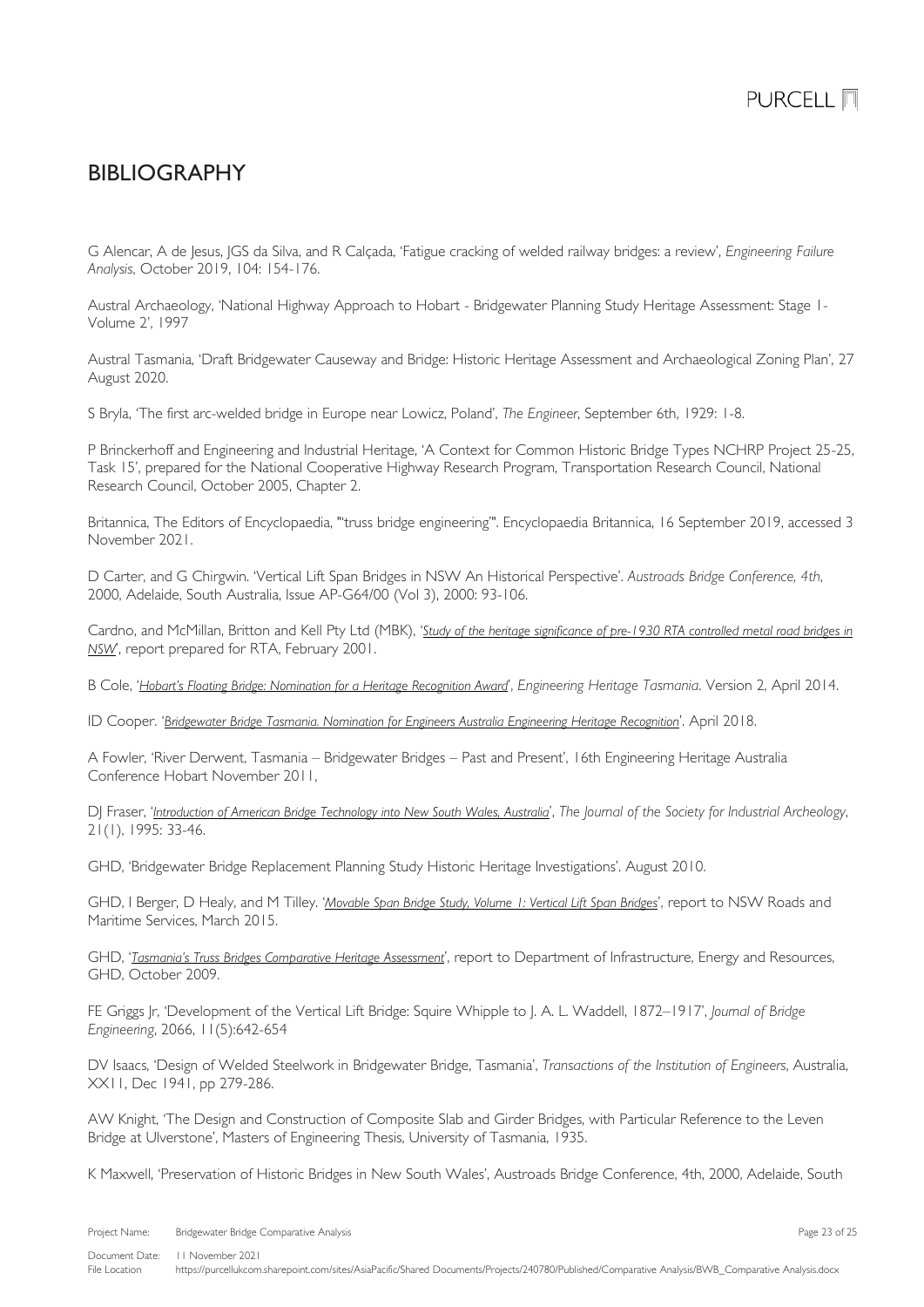Australia, 2000.

The Mercury, Monday 22 June 1874, p 3.

WE Nyman, PE Hardesty & LLP Hanover. '*[Dr. J. A. L. Waddell's Contributions to Vertical Lift Bridge Design](https://heavymovablestructures.org/wp-content/uploads/2017/12/0092.pdf)*'. *Heavy Movable Structures, Inc. Ninth Biennial Symposium "Preserving Traditional Values with New Technologies".* October 22 - 25, 2002.

C O'Connor, Spanning Two Centuries Historic Bridges of Australia, Queensland, University of Queensland Press, 1985.

Purcell, Memorandum: Review of assessment of significance against state criteria/threshold, 7 July 2020;

W Schütz, 'A History of Fatigue', Engineering Fracture Mechanics, 1996, 54(2): 263-300.

E Turyk, W Grobosz, 'Beginnings of submerged arc welding', Bulletin of the Institute of Welding, No. 3, May-June 2014: 15-24.

G Vines and K McInnes, 'Metal Road Bridges in Victoria Part 1 - History of Metal Road Bridges in Victoria', National Trust of Victoria, Vic Roads, and Heritage Victoria, January 2003, revised August 2010, p 75.

G Vines, K McInnes and G Deutsh, 'Historic metal road bridges in Victoria', Australian Journal of Multi-disciplinary Engineering, 2004, 3(1): 77

G Vines, 'National Trust Study of Victoria's Rail and Masonry Bridges (Masonry, Metal and Concrete Rail Bridges and Masonry Road Bridges) Part 1. Thematic History, Analysis and Recommendations', National Trust of Australia (Victoria), 2008, revised 2010, p 105.

L Whitham. '*[The bridges, roads and rails of Bridgewater](https://search.informit.org/doi/10.3316/IELAPA.900101326)*'. *Papers and Proceedings: Tasmanian Historical Research Association*, 36, No. 2, June 1989: 57-84.

JB Walker, 'The English at the Derwent, and the Risdon Settlement', *Papers and Proceedings of the Royal Society of Tasmania*, 14 October 1889.